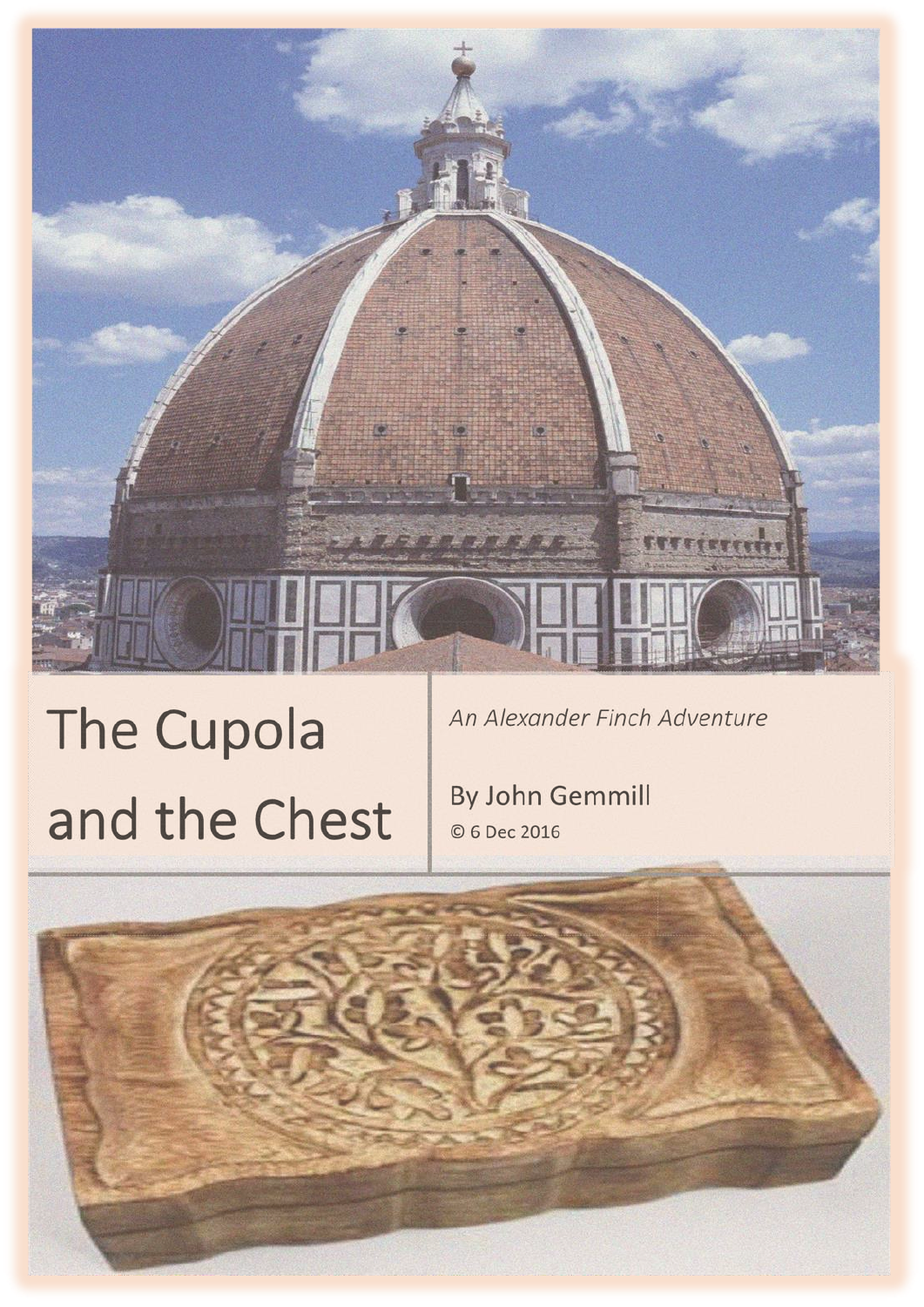# THE CUPOLA AND THE CHEST

Being an acupuncturist to nobility in nineteenth century Europe had ups and downs or perhaps Dr Alex Lu Zhu thought, its yins and yangs.

He stood at the side of the bed with a near death Countess and surrounded by a grieving husband renowned for his brutality throughout the province. The Count had promised him riches if the Countess was cured but death should she die. Dr Zhu remembered grimly the Chinese curse, "May you live in interesting times".

He began life being christened in England as a newborn Alexander Oscar Finch. He had changed his name after returning from ten years in the Orient studying under some of the most renowned practitioners in China.

Having inherited a modest sum from his merchant father at the age of eighteen had provided him with modest opportunities if he decided to stay in England. He found them all modestly boring and so decided to travel abroad. A compassionate and calculating man with a love for the exotic had led him inevitably along the Silk Roads to China, the source of all mystery and treasure to the western world.

Upon return he had carefully and wisely aligned his fortunes with the well to do in Europe, carefully selecting commissions upon the basis of their wealth, influence and most importantly (using his knowledge of Chinese medicine) the probability of recovery.

Such was his skill that his renown as healer had spread throughout aristocrats and nobility, much to the disgust and hatred of traditional western doctors still more comfortable dispensing lethal doses of heavy metals and toxic salts to their ailing patients. They rejected as equally bad what came to be known as western science and also 2000 years of Chinese empirical medicine.

After a successful delivery of a perfectly healthy baby girl to perfectly healthy mother who happened to be the Crown Princess of Venice netted a tidy sum Zhu had looked forward to a leisurely early Autumn trip back to Calais by land before the European winter began to bite.

Instead on the third night of the trip, where he had shelter at wayside inn, he found himself unceremoniously kidnapped at knife point by henchmen of the provinces robber baron. His wife the Countess was gravely ill after influenza had taken a turn for the worst.

"She may not live your excellency" Zhu had counselled Count Donatello Marco, "her condition is weak and has been weaker by the cupping and bleeding she has received by your physicians."

"Do not tell me something I know already!" cursed Marco. "But what could I do? They told me she was being consumed by heat and that they must bleed that from her. What do I know? They were supposed to be the experts!

Zhu had heard the same story many times before and smiled grimly. He was always amazed at the arrogance of the western doctors. Bleeding with cups had been brought back to Europe from China in Marco Polo's time. But it had been bastardised by those fool Doctors.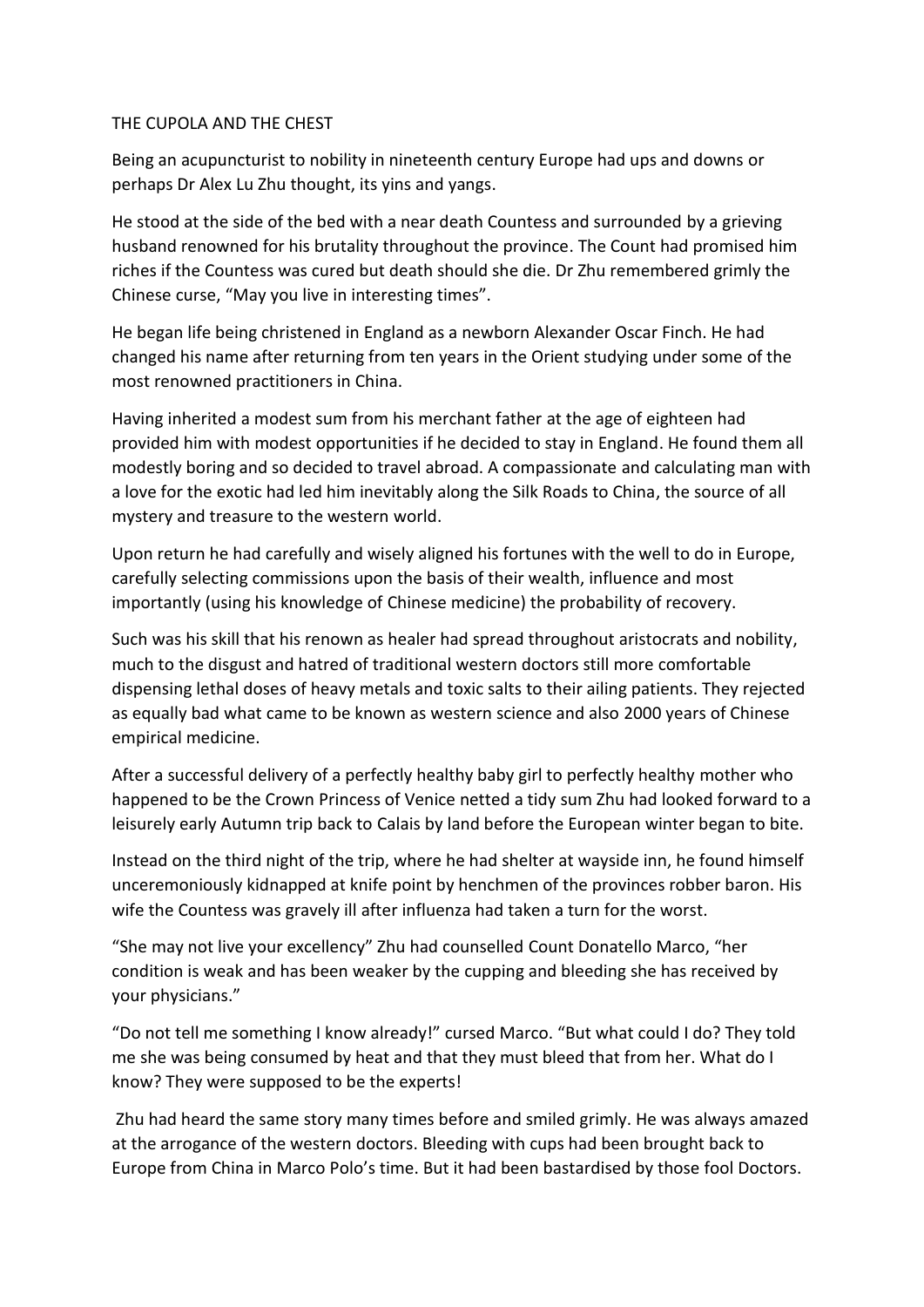Done correctly, it was a very effective method of draining heat from the body but was to be done sparingly and most importantly by placing the cup on the right acupuncture point and to draining a small amount of blood from a specific channel. But heroic medicine was as addictive to the Western Doctors as laudanum. So instead they drained copious amounts of blood from their patients seriously depleting their blood and damaging what to Chinese physicians was known as vital essence.

"Well, I hardly see how their incompetence is my fault", Zhu answered as he put on his glasses and rolled up his lace sleeves. "But you give me little choice in the matter of undertaking a search for a cure for you wife's illness."

The Count swore an oath under his breath and blew out cheeks in frustration at his captive Doctor. Evilly he looked directly into impassive Doctor's eyes and reiterated his unpalatable offer. "You both heal my wife and receive the riches it so surely deserves, or if she dies – she shall not walk that path alone!"

With that the Count spun his stout body on his heels and stormed from room, almost colliding with the Countess's servant and friend, Sara, who nursed the countess.

Countess Donna Marco was febrile and barely conscious as Zhu checked her vitals. He found a weak a thready, barely rooted pulse on the doorstep of death. It would be touch and go. As he examined her she kept moaning and repeating the same thing, "cupola, cupola" over and again.

Zhu glanced at Sara who winced as the countess moaned as she stood on the other side of Donna Marco's bed and she tenderly stroked the Countess's hand. "There's something more here than just a servant's concern for her mistress", thought Zhu.

 $\begin{matrix} \bullet\hspace{-6pt}&\bullet\hspace{-6pt}&\bullet\hspace{-6pt}&\bullet\hspace{-6pt}&\bullet\hspace{-6pt}&\bullet\hspace{-6pt}&\bullet\hspace{-6pt}&\bullet\hspace{-6pt}&\bullet\hspace{-6pt}&\bullet\hspace{-6pt}&\bullet\hspace{-6pt}&\bullet\hspace{-6pt}&\bullet\hspace{-6pt}&\bullet\hspace{-6pt}&\bullet\hspace{-6pt}&\bullet\hspace{-6pt}&\bullet\hspace{-6pt}&\bullet\hspace{-6pt}&\bullet\hspace{-6pt}&\bullet\hspace{-6pt}&\bullet\hspace{-6pt}&\bullet\hspace{-6pt}&\bullet\hspace{-6pt}&\bullet\hspace{-6pt$ 

His mind stumbled back through the ages to a time when he had been a student in training at the Shanghai hospital. The head instructor Dr Zhin Yao Wang had kept a watchful eye on his "white barbarian" pupil. Many of his colleagues and even some of his family had expressed doubts about divulging what was considered trade secrets to anyone outside their circle of trust, much less than one form another empire that had caused so much heartache to people of China. Wang had taken a more considered approach, treating the foreigner firmly yet fairly. He had been thoroughly impressed with the student's attention to detail, commitment to the healing arts and astounded at his heroic battle to learn the Chinese language. The foreign student could now be trusted to prepare herbal formulas for patients in the hospital.

He was curious to know this "barbarian's story. "When you have finished your shift at the dispensary, meet me at the staff to the hospital entrance", he said. "I have need of an assistant for a very important patient, the Governor of the Port of Shanghai. See to it that you are not late."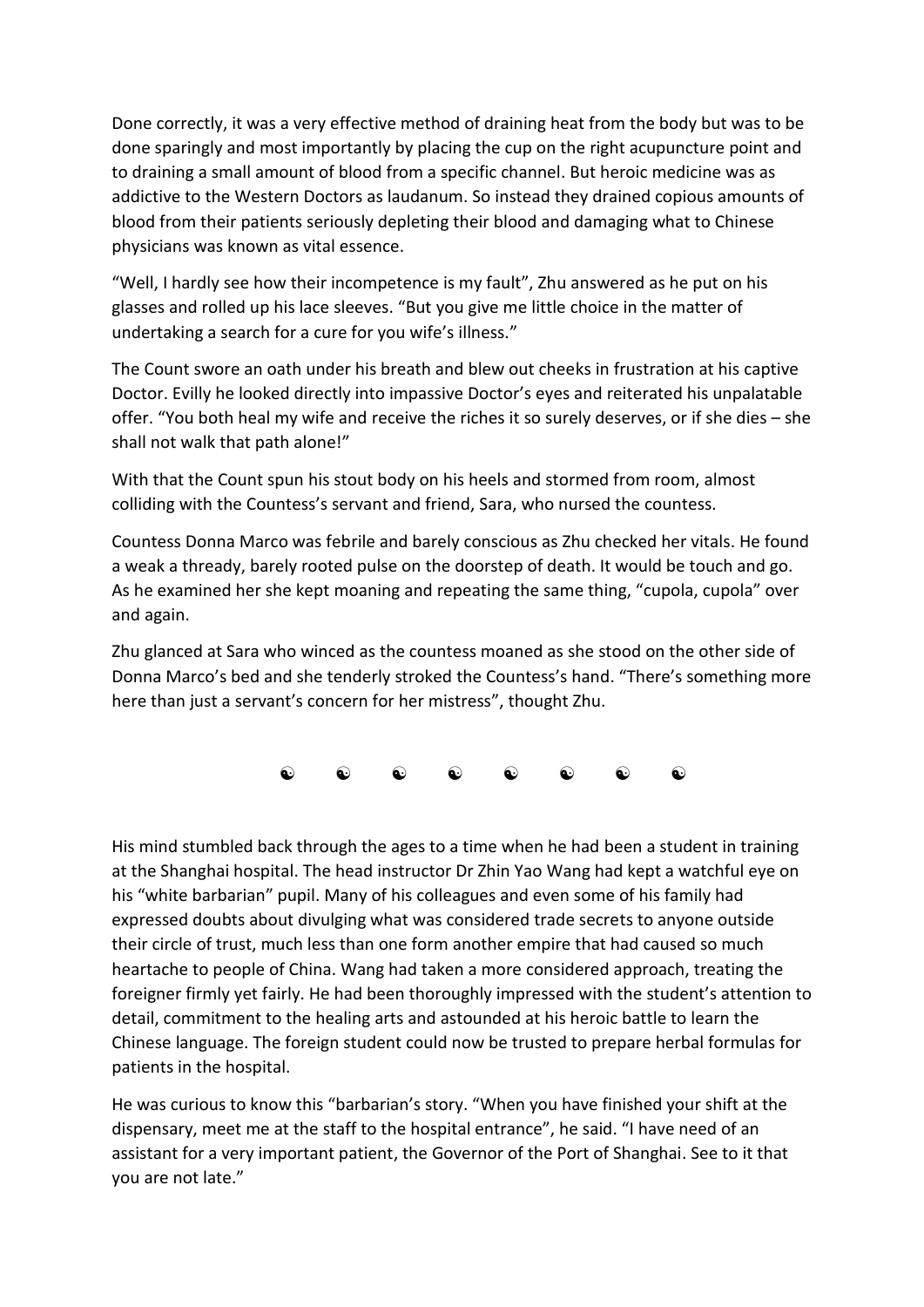For Finch, it'd had been a long a tiring day at the Shanghai hospital doing the menial things a student must do if they are to ever hope to achieve the respect and counsel of their teachers. However Finch was communicated his consent and made sure he finished on time.

Never had Dr Wang showed him any degree of interest outside his duties as a student. As a foreigner he often felt left out merely due to his failure to understand the subtleties of the foreign culture. Having Dr Wang request his presence for such an assignment was from his perspective a significant milestone.

An empty rickshaw was waiting at the entrance. Fortunately for him, Dr Wang had not arrived so he had the luxury of examining the rickshaw and its driver in detail. The ornate calligraphy and picture on the side of the carriage was an exquisite design, with what appeared to be a golden dragon emblazoned upon a jet black flag flanked by two winged lizards. The driver wore a spotless silk black uniform with golden cuffs and the same dragon embroidered on his back.

Dr Wang arrived with a small sack that he promptly handed over to Finch with cursory nod. They climbed aboard the and proceeded down the paved road toward the harbour.

Dr Wang sat for several minutes then abruptly turned to Finch asked, "You speak Chinese like a foreigner and yet you know our written language, essential for our herbal formulas extremely well. How is this possible?"

Finch wiped a fly form his brow and replied, "I have my father's business to thank for that, Dr Wang. He was a merchant that imported porcelain from China directly and his right-hand man was Lou Pou, a Chinese refugee from the civil strife that occurred here early this century. Father had a passionate belief that our family was destined to become a trading dynasty, although it didn't quite work out that way, thanks to a certain nobleman. My father held the key to both our family's future was for us to attempt a fusion of the Orient and Occidental world. He insisted that I must be taught Chinese writing and reading by Lou Pou."

"A fusion of west and east eh?" remarked Dr Wang, "there are many in both empires that would seek that harmony but they are far more outnumbered by those that would preserve the old ways that have endured for ages. Perhaps your father was right but ahead of his time?"

"That's what I like to believe, Dr Wang" Finch nodded wistfully, "That's what I believe."

The Doctor and his pupil approached the largest residence near the port, that of the Governor. A huge stone wall divided the house itself from the bustling port traffic of carts laden with good set for elsewhere around the globe. Dr Wang again turned to Finch and said, "I have asked you here for a simple reason but there are some things I command you to do that you may find unusual."

Finch's eyebrows raised in expectant curiosity as he fingered the ring on his finger, an heirloom from his father, "Certainly Dr Wang".

"When we enter this residence, I will introduce you but after that time, I want you to behave as if I was the student and you were the master. You will pretend to have no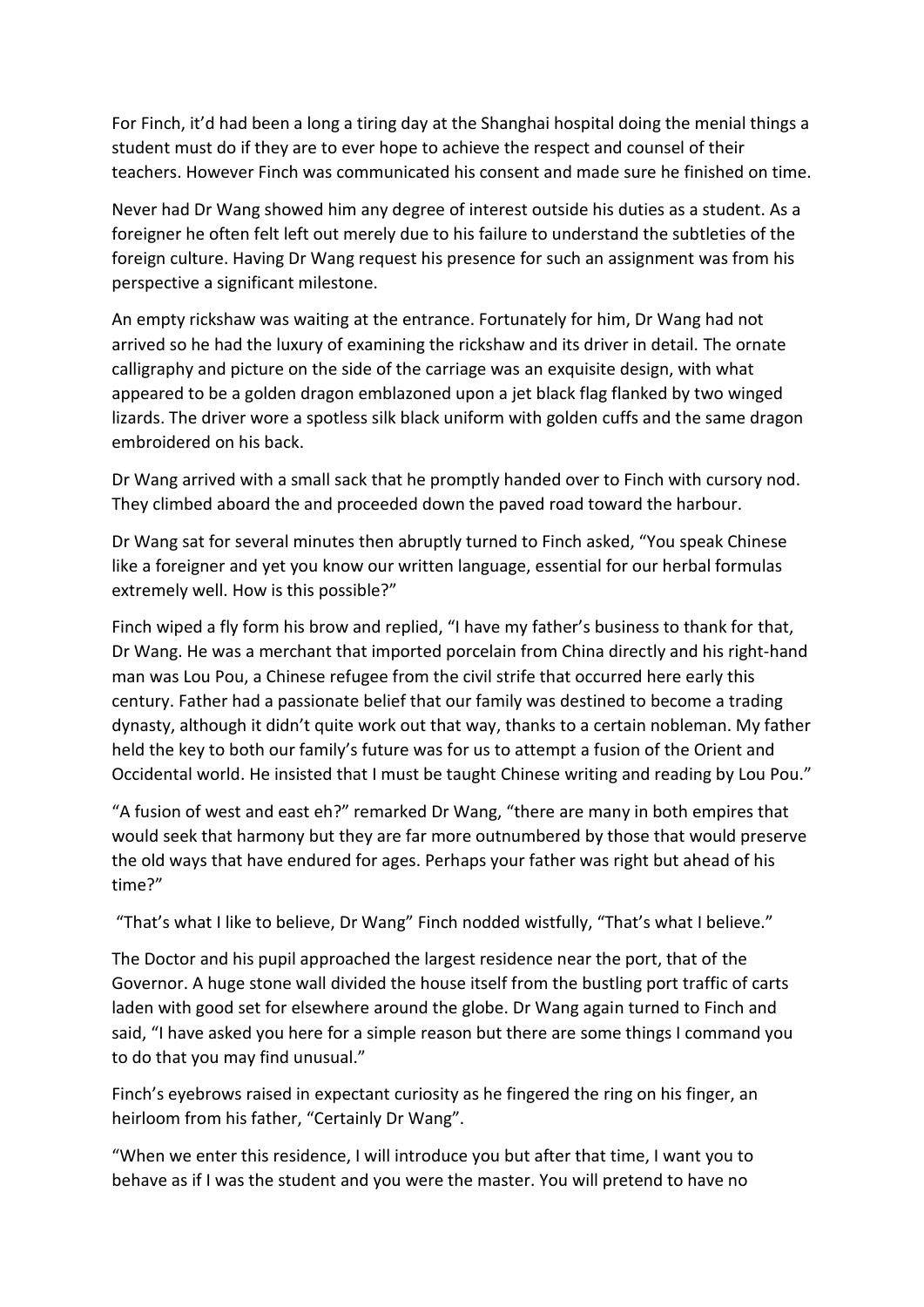knowledge of Chinese and will address your questions to the patient through me and I will translate, you will nod and grunt like Dr Tsao does when he takes you students on rounds through the hospital and point to my herbs and acupuncture needles as he does also."

Finch looked at Dr Wang for any smile. Dr Tsao had a fearsome reputation for being an angry, short tempered teacher. Although clinically renowned for his skill he was disliked by patients and students alike for his rude manner. "Really Dr Wang? I'm not sure I could treat you with such disrespect. I mean, in such a manner."

Dr Wang remained inscrutable and replied, "For this function and this function only I have asked you to come student Finch. Make sure you do it well."

"Very well, Dr Wang, "Finch wryly smiled, "Dr Tsao I shall be."

Finch, it seemed, had a natural talent for acting. He embraced the role with alacrity.

Functionaries met and transported the learned doctors through the lavish residence to the chambers of Master Cheo Pai, governor of the ports who lay on his bed wracked in pain, moaning fitfully. Tapping his foot and grunting Finch commanded the space, pretending to ask pertinent and penetrating questions, whilst Dr Wang pretended to translate, asked his own questions and then explained to Finch what he observed. Dr Wang prompted Finch to direct him to examine the patient first then harrumphing with the observations Dr Wang found.

Pai became quieter the longer this charade continued. By the time Finch had pointed to various points on Pai to be needled extracted herbs from the bag and given to Wang to prepare, Pai was lying motionless resting, still in pain, but visibly relieved. Finch noticed that although some of the bags contained normal powdered herbs Wang muttered to the Pai "white barbarian medicine" to which Pai nodded enthusiastically.

With the decoction drunk and Pai settled Wang and Finch left the residence with instructions to Pai's major domo that although there would be some incidents of pain Pai was to be reassured that this is what Finch expected and was essential if the patient was to recover. The major domo assured Finch through Wang that this would occur and that Pai would keep drinking the white barbarian medicine until Pai had urine had gravel in it, which was also a passing phase and to be expected.

Once they had left the gates of the residence Finch turned to Wang and said, "Master Pai case was simple and straight forward turbid phlegm with qi stagnation in the Bladder, what the west knows as Kidney stones. We gave him a standard course of treatment that works well….why did we need to pretend I knew more than you?"

Wang smiled, "You did well in there Finch, you may have missed your calling as an actor. Pai has travelled much and seen the outer world. He believes that all Chinese traditions are superstition and that we should fully embrace the western way of doing things using their "science". But more than that his condition was of the Kidney/Urinary Bladder the organ most affected by fear. Since he had no faith in Chinese medicine and refused all treatment the only proper course was first to treat his fear, by establishing his faith in you which we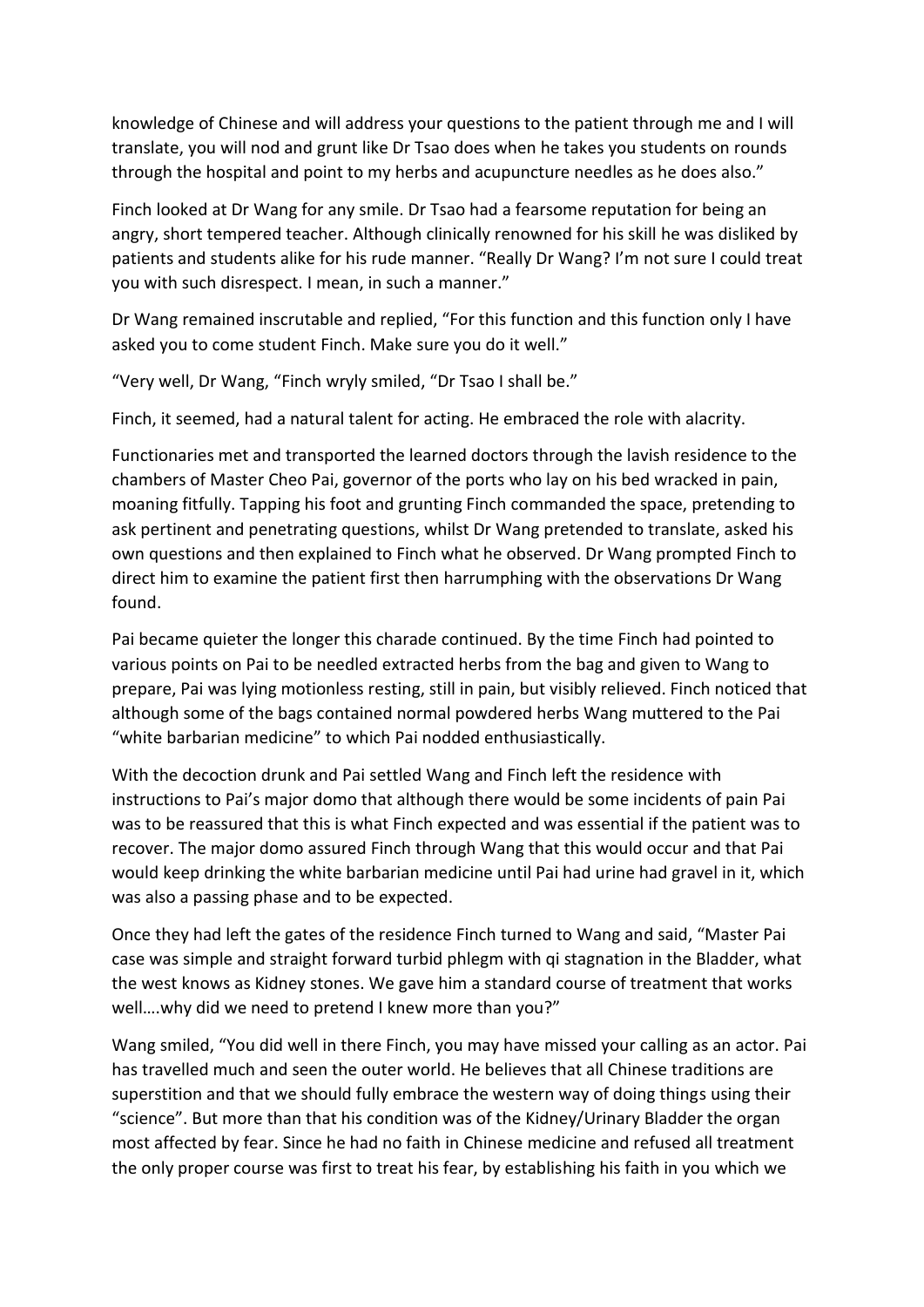did by establishing you as an arrogant, know it all western Doctor. This then opened the pathway for him to be treated using the herbs and acupuncture we know to be effective in assisting the passage of small kidney stones and thus healing our patient.



Zhu smiled at the memory of his first real lesson in healing by Dr Wang and then turned towards Sara and asked her, "What does she mean 'cupola'?"

Sara blanched, her eyes looking down at her feet. "I'm not sure what she means Dr Zhu …..it could be……it just could be the fever"

It was evident that Sara knew more than she wanted to say, something that strangers should not know. "What about the Count? Would he know, I'm sure it must be important, I will call for him to return and ask him what he knows of the cupola and the Countess."

"No!" Sara shrieked and clenched a small locket or key that hung around her neck, "that would be disastrous! The master would be furious."

"Then tell me Sara", Zhu persisted, "What does it mean? It may well help your Countess survive her illness if I understand"

Sara's shoulders sagged and her head, "Very well but this is not discussed by anyone. The Countess found her and the Count's only son there, five years ago in the cupola of Saint Bernando's, our church. He had hung himself there."

"Then I must see this cupola for myself", thought Zhu. But first I need to do what I can for this Countess to replenish the Yin and Blood taken from her and subdue the heat that consumes more.

After needling the Countess and supplying Sara with Chinese herbs and explaining how they were to be administered Zhu asked to speak to the Count again.

"How is she? The Count demanded, "She looks no better."

Zhu weighed his words carefully. He needed to get to the cupola without arousing the Count's suspicions. "I have done what I can for her, but it takes time for the body to recover from this level of deficiency. Meanwhile there is a western herb, St John's Wort that may be available that I want for the Countess. Normally monastic orders cultivate and use this herb."

"But the nearest to us is two days' travel" interjected the Count. "If you think I'll let you leave here then I fear your more stupid than Punchinello!

"That will not be necessary Count," Zhu assured. "Most orders share these herbs with the local churches in times of need. Chances are that one of the faithful from the church will know of this herb. All I need is to talk to the local priest to identify who that might be."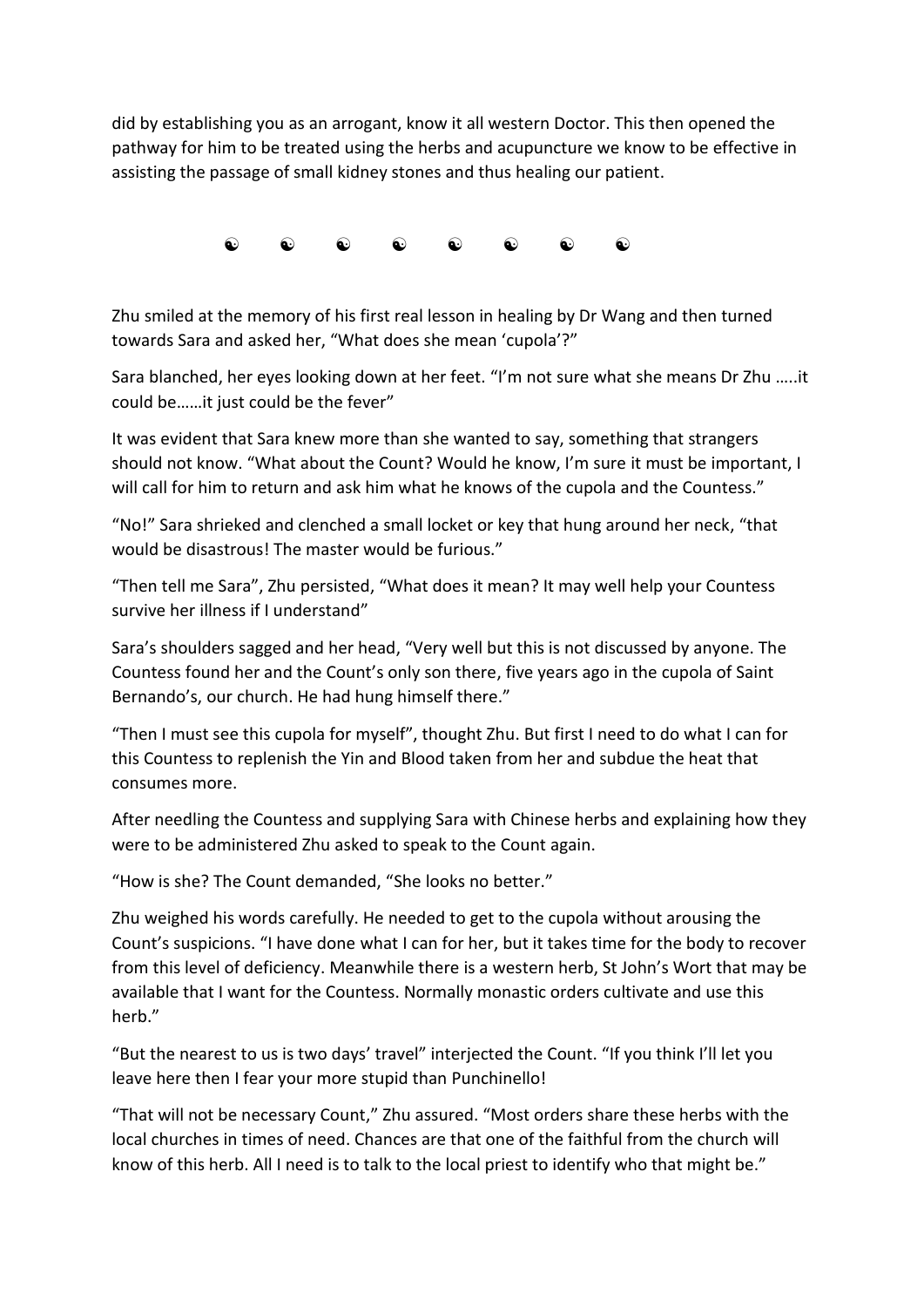"Very well," The Count relented. "But I will send two armed guards with you as protection, of course. Some of my locals can be quite aggressive towards strangers, nor would I have you get any ideas of fleeing."

Unhappy with the guards, but resigned to their company, Zhu made his way to the local church in search of the priest. The town, set high amongst the hilltop still for the large part confined itself to behind the perimeters of the natural clifftop and wall that had protected the townsfolk from bandits and armies throughout the centuries. Although only early autumn, the mountains meant there was still a chill in the wind as it blew some early leaves of the trees into the cobbled streets. It was not far from the Count's residence to church and in other circumstances it would have been a pleasant stroll on a Sunday afternoon. Church had finished and the most of the townsfolk had gathered to swap stories of the week before. The Youngers gathered modestly together in small groups, exchanging glances, giggles and smiles towards those that looked pretty or handsome or daring whilst pretending to enjoy the performers that filled the piazza with music to dispel the chill in the air.

With his two minders Zhu made his way across the piazza toward the church of Saint Bernando. He cut a sharp contrast to most in the square as he strode, his walking cane almost assuming a life of his own as it led his way through the crowds. His elegant travelling clothes that he had not changed since arriving in Monteroggerio were tailor made in Milan. identified him as a visitor and heads turned as he made his way to the vestry beside the cathedral where Father Aleippo rested after mass and Sunday roast, in that order. Never do mass on full stomach for hunger mirrors the soul for the yearning of the divine he maintained.

At the entrance the priest's housekeeper opened the door and bid them to meet the Priest in the cathedral to which he would Zhu shortly. Zhu turned to the guards and said, "This is the house of god, there is but one entrance for mere mortals such as you and I. There is no point you entering if you do not wish to."

Both guards looked at each uncertainly. The older guard had no enthusiasm for church as he had not paid his tithe this year for his family and had no desire to explain his negligence to the Father. The other younger guard had far more of eye for the girls dressed in their Sunday finest than the inside of church he had visited each week since he was born. The older one nodded to Zhu, "Alright Dr, we will stand at the entrance to cathedral, but make sure you are our plain sight all the time."

Dr Zhu entered the Church and proceeded toward the altar, admiring iconography against the side walls. Some of the art seemed recent but more was probably done during the time of renaissance judging by pigments used and stories they told. Of special interest was the small altar to the side, that looked very recent in construction and artwork, featuring a scene from the Old Testament celebrating the return of the from the prodigal son.

Dr Zhu's silent meditations were broken by the swishing footsteps of Father Aleippo and moments later scattered to the winds by his deep voice. "I am relieved to find you of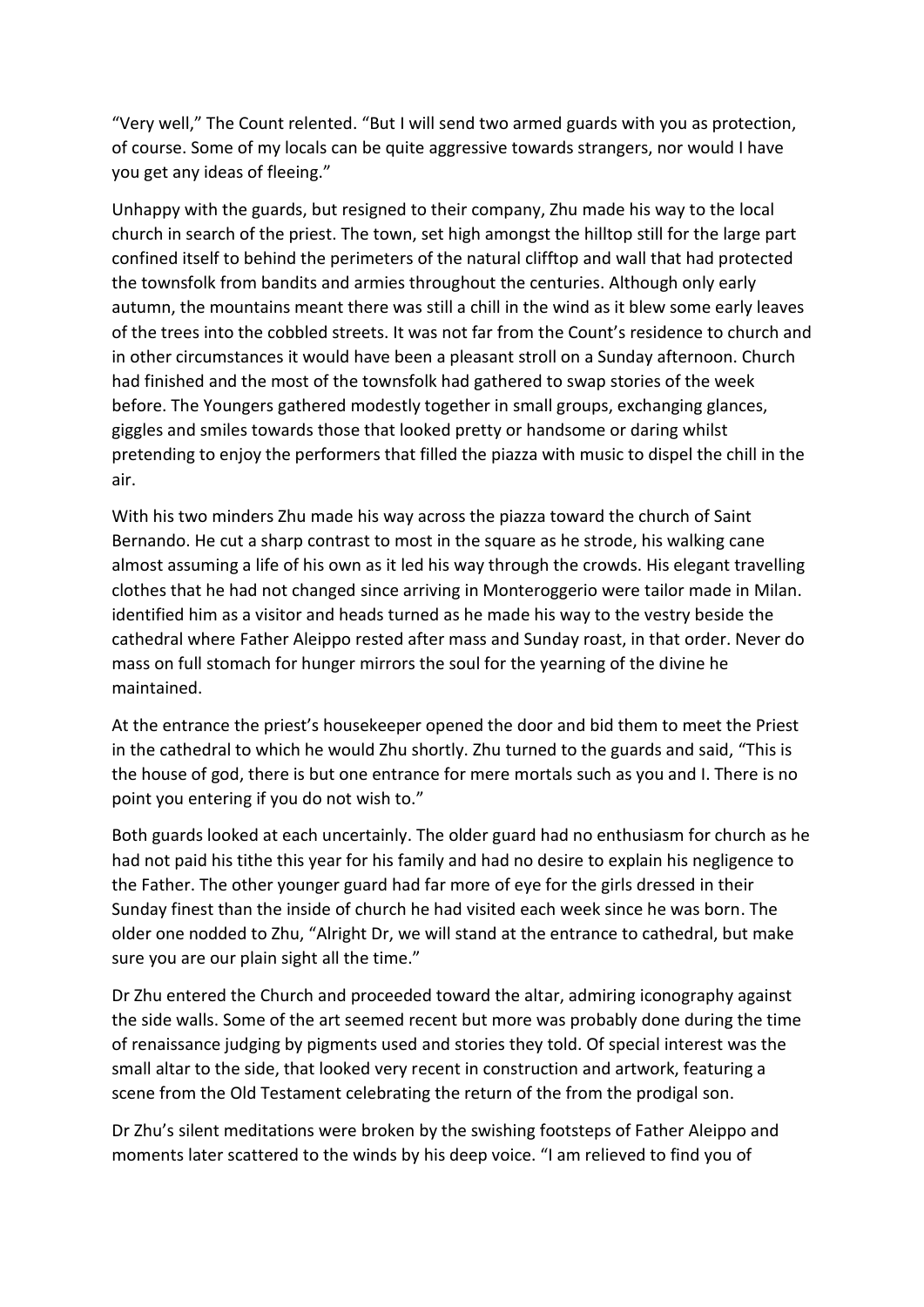evidently good Christian origin here for my servant had told me a Doctor of Oriental name, a heathen I feared had entered my church. Welcome Sir."

Dr Zhu turned to Father Aleippo and bowed, somewhat ambiguously of with hands clasped together and said "There are many Christian churches in the orient Father. Hence there are many of oriental origin that hold Jesus Christ of Nazareth as their saviour. Surely they would be welcome in your church?"

Father Aleippo smiled ruefully and shrugged with both arms, "To be sure Jesus would have the luxury to welcome all, unbeliever and believer equally but I on the other hand have a congregation that would just as soon turn into a mob as wolves as a pack of lambs, not to mention a Vatican that takes a dim view of collaborating with competitors for the souls of for Holy Catholic Church. Welcome to our church Doctor. What brings you here today" The priest extended his hand and the two men shook hands.

Father Aleippo had been in Saint Bernando for two years. This was his first posting after completing time as an assistant to another priest at place near Rome. His family were wealthy and devout parishioners who lived in Venice and when the opportunity arose he could still meet his parents, a rarity for many Priests scattered throughout the globe. He enjoyed his calling although the lack of experience sometimes showed in his dealings with others where a wiser tongue might hold its counsel.

"Father, I've come for information that may help the Countess who is gravely ill. I believe there is something to do with her son's death in that may be of use to me in treating her."

Father Aleippo's face clouded, "Ah Giovanni Marco, a dark spot to be sure, although before my time here mind you. I can tell you what I know but you may be better to talk to my housekeeper, Maria Lenekia, she has looked after the cleaning of the church since before that time. However tell me how do you think this will help your patient, I fail to see a connection to her malady?

"The connection, if there be one Father, at this time is unclear. My training teaches that both that strong emotions can affect the functioning of a number what we call meridians of what we call zhang-fu organs in various combinations.....since the Countess moans "Cupola" which I assume relates to the death of her son, I assume there is an emotional component affecting the ability of her body to heal itself. But because she is so weak the exact pattern and effect on the organs is unclear and it is too risky to make a guess as the wrong treatment may send her to the grave." Dr Zhu scratched his brow, "So I seek more knowledge of her mental state."

Father Aleippo said, "Come to my chambers so we can discuss this more thoroughly, I am fascinated at this theory of zhang-fu organs, I have never heard anything like it."

"Unfortunately my friendly guides," Zhu gestured to his guards waiting at the entrance, "Have me on a short leash, unless of course you enjoy their company in your chambers?"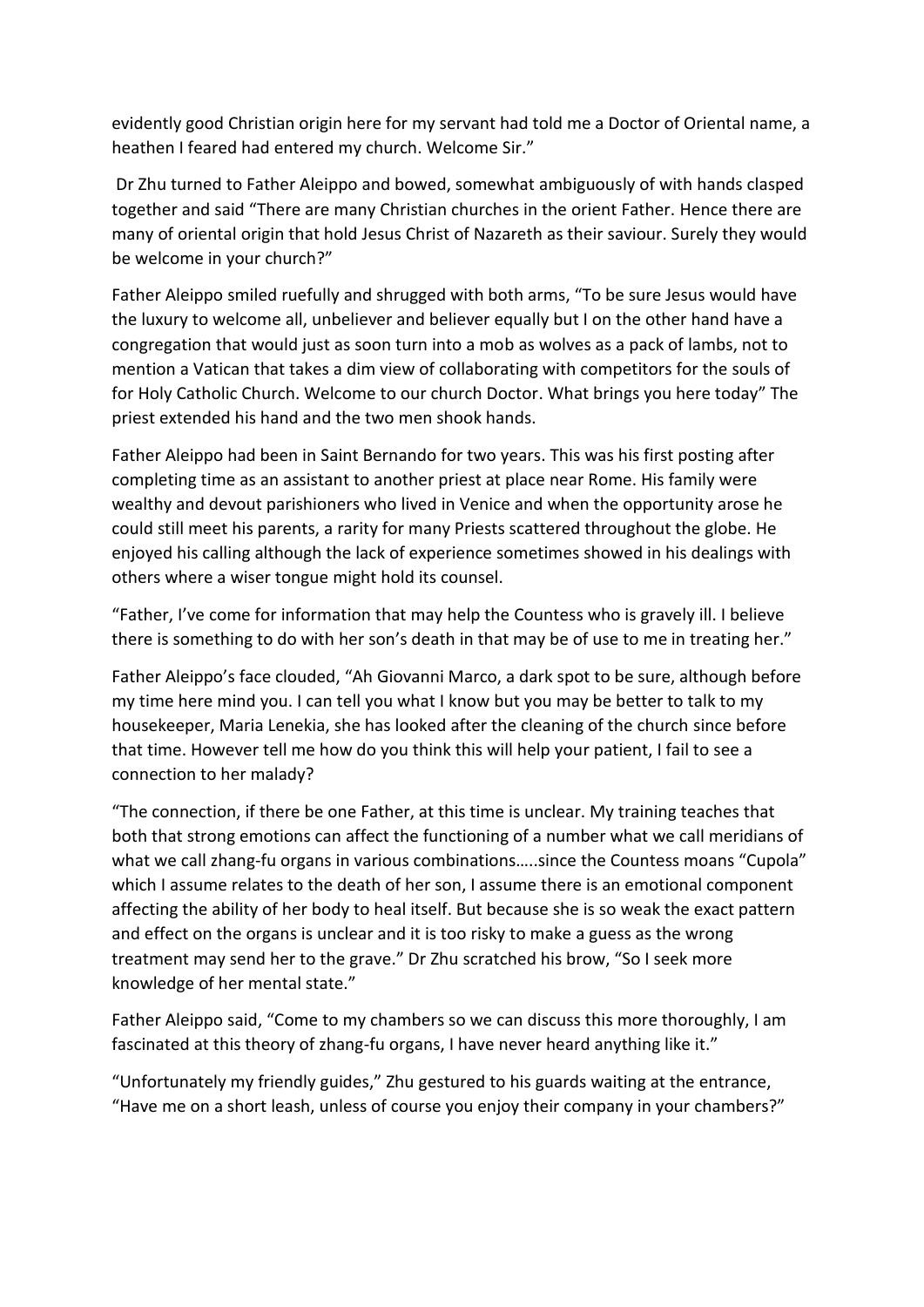"Oh, the Count," Father Aleippo shook his head, "Not the most enlightened of host I'm sure. Many times I preach of a more civilized way to deaf ears – but I do hold some sway in the precinct of the church. You guards over here I need to you to hear this"

The two guards strode respectfully towards the approaching priest. They met at that atrium to the church. "Lorenzo and Beno I bid you welcome, it has been sometime to be sure since you have had entered the church Lorenzo and you Beno, I am sorry to distract you from the pretty autumn view of our piazza. I could see from how you gazed with rapt attention that many flowers still bloom in the square for you!"

Both guards looked down and blanched like schoolboys caught red headed by their teacher at some act of infamy. The priest went on, "I understand that you are to prevent this man's escape from the Counts protection, shall we say, but whilst Dr Zhu is on church ground I give you my word he is my responsibility before god and he shall go where and when he pleases without you two shadows dogging his footsteps. But he shall not leave the church without collecting you two at the front entrance. Dr Zhu, do you give your word to abide by this agreement?" Zhu nodded his acceptance.

The guards cowed by the priest's authority acquiesced and retreated to the entrance.

The priest guided Dr Zhu to his chambers, discussing some of the history of the fifteenth century church as he went, pointing out some of the damage that occurred in the 1743 earthquake that had levelled a number of old buildings in the town. He also pointed the area alcove directly beneath the cupola that had been repaired with a fresco of the prodigal son from the Old Testament. This painting was commissioned by the Count. You'll note the face resembles our Count with some of the ravages of time and responsibility removed. The prodigal son also bears resemblance to his Giovanni in happier times."

Dr Zhu stopped an examined the painting carefully. That the wealthy patron had their faces painted on the work of the artist they employed was in no way unusual in Renaissance Europe. Many artists did this as a matter of course as a way of symbolizing the wisdom and god given rights of their rich patrons. Some artists were also known to include sly digs at their patrons in some cases that only avid followers of art would be able to interpret and some a little less subtle.



A celebrated case occurred a several years ago one nobleman in France had commissioned a work of Noah and the Ark with a multitude of animals queueing to be saved. In his old age the noble was widely known to suffer from failing eyesight but nevertheless had proclaimed somewhat embarrassingly the exquisite beauty of his new young wife. It is said that love is blind and certainly this was double the case with the old nobleman, to most others they concluded that here was Shakespeare's Shrew, untamed unless in the presence of her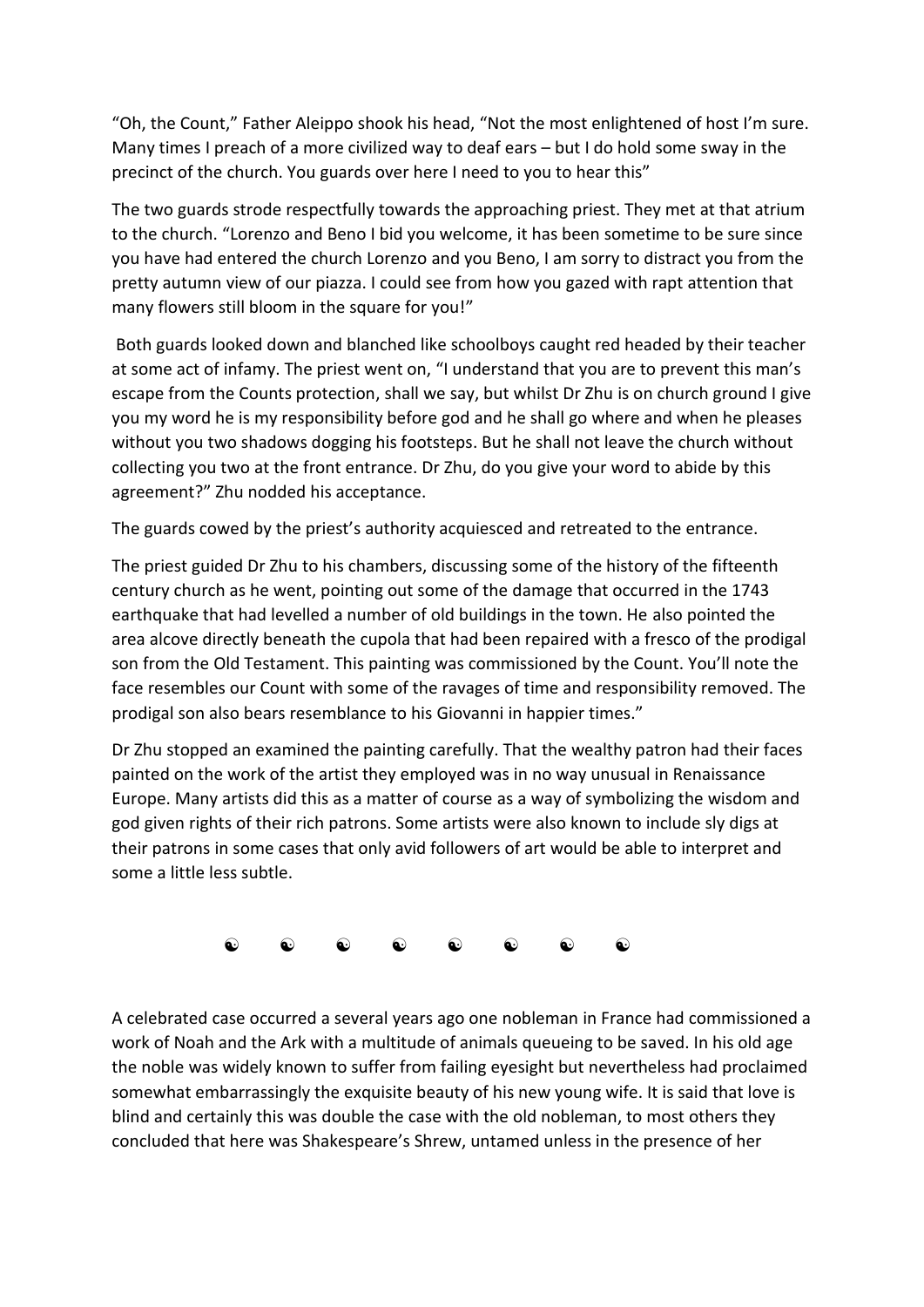husband whom she had sought, since coming of age, the way hunter baits a trap for its unsuspecting prey.

The artist was doubly unimpressed with his dealing with her as before the Noah picture he had been commissioned to first produce a portrait of the Shrew for the family wall. She had carped and moaned to the artist, not just about his work but about all around her for being fool's and imbeciles The only time she became pleasant was when her doting husband visited her to check on progress of the portrait.

She posed for this adorned in the family heirloom a famous necklace known throughout France adorned with rubies and sapphires given to the nobleman's ancestors by the King of France for his services in battle as a young man. Beside her obediently sat her favourite dog, a miniature bulldog. The painter dutifully finished the first painting and adapted her visage to be beautiful a significant deviation from reality.

One can never be sure what madness made the Artist think he would get away with what he did to the next painting that he was commissioned to do for the nobleman; that of Noah. Was it the consumption of too much wine that the nobleman's vineyards were famous for, or was it sheer artistic flight of fancy that sometimes creates a masterpiece?

The world will probably never know but certainly the Noah Ark painting deserved thorough study. On first glance it revealed the face of Noah (unmistakably that of the old nobleman's) directing the animals up the ramp to safety of the ark from the gathering storm clouds in the distance. The face of his wife looks back (and is covered in shadows) towards the hundred pairs of animals entering the ark displayed in the painting. First glance was all it received by the nobleman and his wife and so it was hung in the local church for all the townspeople to admire and celebrate the foresight of the nobleman on par with Noah. The artist was paid his commission and promptly left the region in search of another patron elsewhere.

It was only after a few weeks of titters from viewers and unusual growing popularity of the painting that word reached some of the nobleman's circle of trusted advisors. The artist had done an excellent of portraying each pair of animals entering the ark two by two: the goats, the horses, the ducks and even the more exotic animals such as elephants and lions were expertly represented.

The feature that held everyone agog once it was pointed out was the exquisitely drawn dogs were miniature bulldogs, the bitch could be differentiated from the male quite easily as the male had both eyes closed whilst the snarling bitch wore an ornate necklace identical to the one worn by the nobleman's wife.

One can hardly imagine the conversation amongst his advisors as to who would tell their superior what people found so amusing about the portrait. They faced a major dilemma in that the longer it went on the more people heard about the portrait. People were coming for "mass" on Sunday from nearby towns and staying on after to view the painting. The nobleman and wife were fast becoming the laughing stock of the entire province. Finally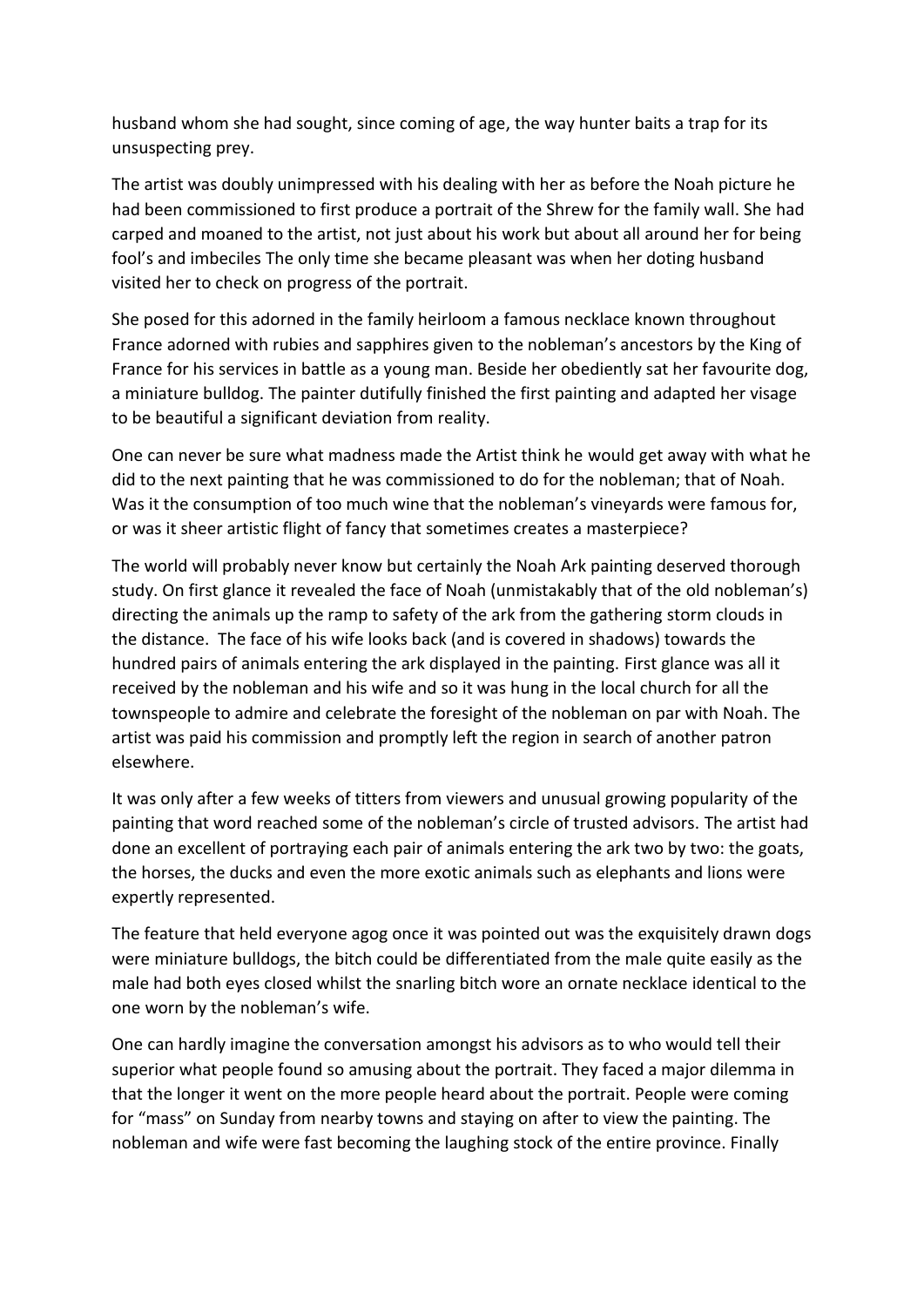they decided to tell the nobleman one evening once his wife had gone to bed after they had filled him with much wine.

The nobleman was so drunk that he was neither sure whether what he was told by his advisors was the truth or that he had but dreamed it. Needless to say the next morning, he visited church early in the morning and was heard shouting at the priest, who was also unaware of the real reason of the newfound attraction of his church. The painting was promptly removed and believed destroyed much to the dismay of many who subsequently heard the story. The nobleman was wise enough to say nothing to his wife who continued to breed bulldogs to the end of her life. It was rumoured that the nobleman put a bounty was put on the head of the artist but it was believed that he already fled to the New World and was never heard of again.

You can still see the portrait of the nobleman's wife in the Louvre but do not look for the bulldog, for the picture was cropped by children who resembled her, before it was donated to the museum.



The painting on Saint Bernando's wall was a quality work. An artist who trained in Venice was a friend of Giovanni Marco, who had also grown up in the district had been commissioned to do the work. Obviously choosing a theme such as the prodigal son, with the Count's son featuring had strong connotations that could not be dismissed.

The Priest knew this part of the story well. "As a youth of fourteen, Giovanni Marco was sent by his parents for finishing education in Venice. This was a normal part of aristocrat's education in the region. It provided an opportunity to network and meet others that would be his peers as grew into manhood. But as often happen the bright lights, balls, beautiful art and people of Venice proved too much of an attraction for young Giuseppe. By the time he was eighteen he was deeply ensconced in Venetian life and refused all demands from his family to return. It was only after his uncle, his father most trusted advisor and to whom the boy had been close to was on the verge of death that he decided return home."

The priest pointed to the pictures lower right corner, where could be seen a well-dressed frail and sickly man, cane in hand waving wildly to the Prodigal son whilst the son was greeted by his father. Dr Zhu looked closely. It appeared to him that the son's smile and eyes were not directed to the father but the sickly man instead. Interestingly, the mother stood her hands clasped at her heart mid-way between the uncle and father. Dr Zhu moved closer to examine her figure more closely at her feet appeared to be small box or chest with pattern on it that could have been a symbol or foreign writing but could not be made out clearly.

"Do you see anything of relevance Doctor?" queried the priest.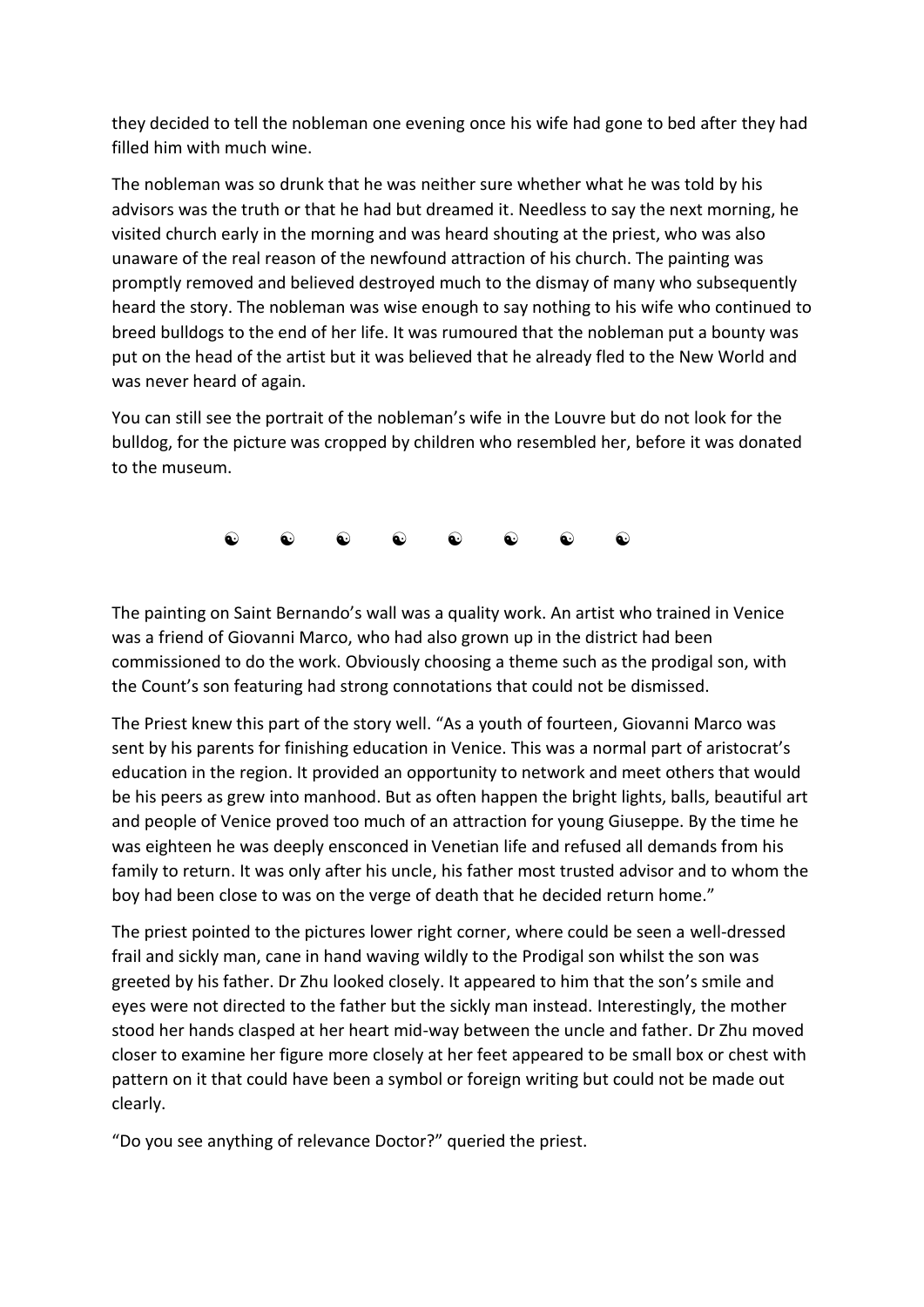"I'm not sure", replied Zhu. "Can you see that small box at the feet of that woman there? There seems to be something written on it but I can't make it out – what do you think?"

"Hmmm….let me get closer…..well that's extraordinary," exclaimed the priest. "I never noticed that before. I haven't seen symbols like this since Seminary College. I believe the script might be Greek but the writing appears indecipherable."

"It'd be too much to suppose you have seen a box such as this?" asked Dr Zhu halfheartedly.

Father Aleippo shook his head, "You could ask around but for me no, nothing like it all."

Dr Zhu nodded and asked the Priest if it was possible to speak with Maria Lenekia next to which the Priest replied, "Yes by all means. But only after that lecture in Chinese Medicine you have promised me!" The priest led him to his chambers where Maria was currently at work preparing afternoon tea for the Father and Dr Zhu.

The priest chambers were comfortable, but modest. It was evident that the Priest was well educated and that he seemed to have struck a delicate balance between his earthly vices and his spiritual duties; sadly a rare thing in many men of the cloth. A single painting adorned his wall, that of a scene depicting Saint Francis of Assisi, the patron saint of nature and all living beings. He was surrounded by leaping and frolicking dogs as he hands out bread to the poor whilst in the background shadowing the landscape was the huge Assisi huge chapel under construction. History tells us that although being built in his name it was against his wishes, as he thought it extravagant in the face of earthly poverty.

Father Aleippo bid Dr Zhu to be seated and introduced Maria. He mentioned to Maria that Dr Zhu would later ask Maria for details of the history of the Count, Countess and their son's unfortunate accident after the mid-afternoon refreshments. At this statement Maria eyed Dr Zhu with a calculating gaze. After the food had been served and the wine poured, Father Aleippo said, "I apologise for the quality of the local wine Doctor, every year it seems to deteriorate in quality, some trouble in the vineyards I hear. Unfortunately for the region wine is one of its key products so what better quality wine there is tends gets sent elsewhere to keep afloat the reputation of the region. The locals suffer with the substandard batches unfortunately.

"The cheese is excellent however," offered Dr Zhu as he chewed through his third slice. Normally I avoid eating too much cheese but this has well rounded bite to it that makes it hard not to want more of."

"Ah yes it has a well-deserved reputation indeed," agreed the priest. "A number of attempts have been made to increase our supply by the Count whose takes personal control of the cheese production. But it seems that only a relatively small number of farms can produce the quality that this represents, similarly with the wine from this sub-region managed by young administrator appointed by the Counts uncle. I would have thought promoting this administrator might be a wise step but the Count resists suggestions to bring in an "outsider" to a position of responsibility.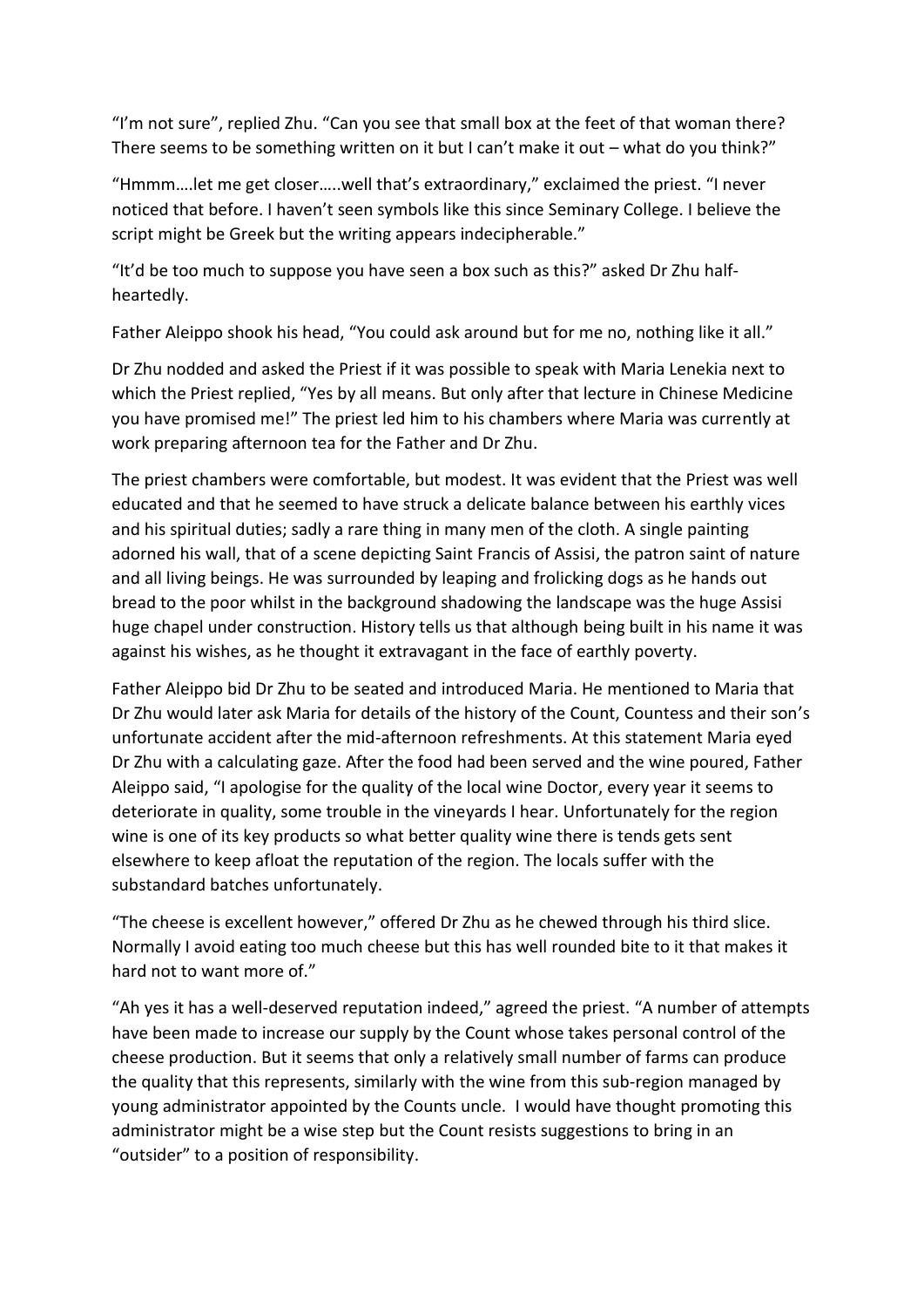"It seems the Count keeps a tight rein on many functions in the town," commented Dr Zhu dryly. "And it seems, just my luck, that he appears more open to outside knowledge in the field of medicine, even to the point of knifepoint."

"Ah yes, he does resort to violence when the return seems worth it," the Priest apologetically agreed. "You should be honoured I suppose, most of the knifepoint work I hear ends in the owner being separated from his wealth and in instances his life into the bargain. It's a pattern I have tried to advise against delicately with the Count but as his coffers become emptier with each passing wine season his dependence on plunder becomes more entrenched. He has even threatened to sell some of the churches paintings if I interfere in his revenue raising ventures."

"I am surprised that this close to such a civilized city as Venice this behaviour is tolerated", commented Zhu.

"Ah Venice" Father Aleippo nodded, "Beautiful jewel of the Mediterranean. City where you can find anything from the most priceless stones and art in the western world to the most depraved fleshpot you could imagine. Tell me Doctor did you happen to see the Bridge of Sighs?"

"Ah….no Father I had not heard of that, it sounds like a view so lovely I may have missed something special in Venice?"

"In one sense, yes, it is of bittersweet beauty but I think it may be one view you could well do without Doctor. The Bridge connects the judicial portion of Venice's government on one side to the horribly dark and crowded jail cells where poor wretches are incarcerated, sometimes for months before their execution. It is the only opportunity for prisoners to gaze once more upon the beauty of Venice. The condemned prisoners cross this bridge twice, once on the way to their cell and once on their way to the gallows. It is said that every prisoner sighs as he crosses the bridge and sees earthly beauty for the last time on his way to meet his maker. This bridge is very, very busy Doctor. The Duke and government hold power on Venice only by ruthless brutality and rigid enforcement of their edicts. This city nation state has little inclination to meddle in the affairs of inland regions not critical for Venice's wellbeing. Provided the sea lanes are kept open and free from pirates for their merchants they let the regions look after themselves. A few bandits or rogue Counts are but trifling issues to Venice."

"Would that I had made more thorough enquiries then," jokingly lamented Dr Zhu. "I think that my choice of leisurely journey through the regions of Italy probably would have been replaced with a quick and uneventful return cruise to Calais to catch the last of the autumn sun."

"Perhaps our Lord saviour means you to be here to save the Countess's life?" suggested Father Aleippo. "Do you believe in our god Dr Zhu?"

"Father, such a question could have us sit here and talk philosophy all day. If you wish to save my soul then yes certainly I faith in the spirit of Jesus Christ. As to why I'm here, are you familiar with oriental beliefs at all?" Finch asked Father Aleippo.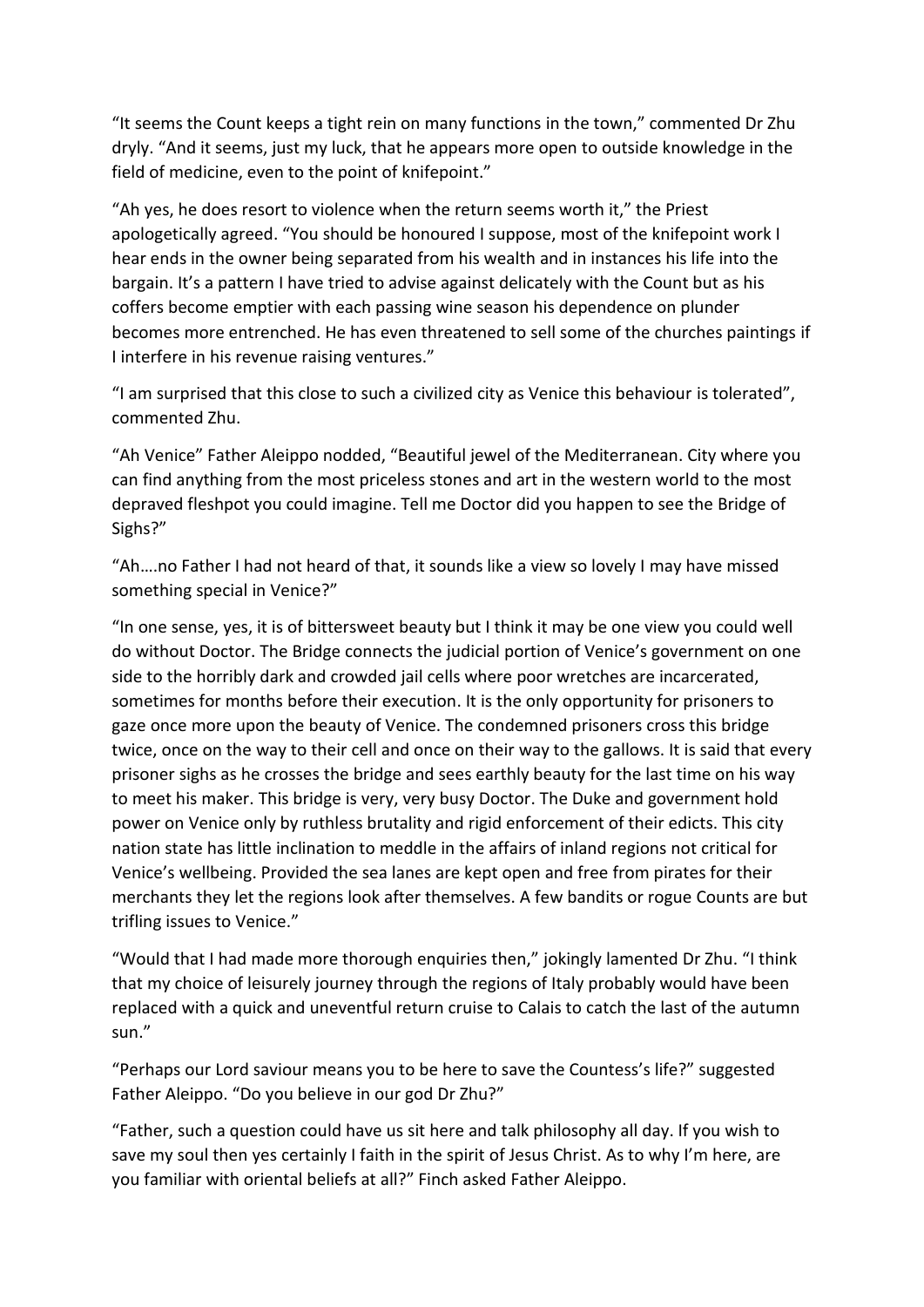"I've study the heathen religions slightly," said the priest, "most of the multiple deities and pagan practices we are briefly taught about in seminary school to refute their underlying concepts if it turns out that we are to be posted to an area where they predominate. The Islamic and Jewish traditions are also dealt with in a similar way although in more detail, since these are the one in Europe we are more likely to encounter. I have not had too much exposure to other forms of oriental faith Doctor. I have been more interested in rituals of our own church and the care of my congregation rather than getting too involved in other people's businesses or beliefs. Yet I'm pleased to hear you believe in Christ."

"Well Father", Zhu equivocated, "belief is a funny thing that happens to lead to all sorts of places I am wary of going. In China there is a discourse by a famous philosopher Lao Tzu called The Way of the Tao. Lao Tzu was believed – there's that word again – to have compiled his treatise in the Tao Te Ching although some historians dispute this claim and propose the work might have had several contributors over a number decades. Regardless of whoever created it, Lao Tzu spent pages saying exactly what the Tao was not. In fact, a clear message from the text that when read from a western point of view is total nonsense is that to any attempt to define or confine to understanding what exactly is the Tao is doomed to failure or worse still self-deception. Hence from my point of view, to believe in the Christ is nonsense. Contrast this with what the Greeks understood to be perfection say early mathematics for instance  $1 + 1 = 2$ . I know and believe this to be true within our understanding of mathematics. Faith does not come into it. But mathematics is not the real world we exist in (although it can be useful) the Tao however is the real world but I do not have to have believe in the Tao or Christ I just have to have faith that my path will be shown to me.

"Critical to my path was learning Chinese medicine. Chinese medicine is deeply rooted in an understanding of the Tao, or Taoism as it is sometimes called and yet at no time is one compelled to believe in its precepts over empirical evidence. In fact a test of its usefulness is its ability to adapt and integrate harmoniously new discoveries or understanding. I interpret it as a naturalistic version of the scientific method - although of course western scientists might not see it that way!"

"So having experienced that faith in the form of the Tao in my own life and the amazing achievement of what they call Christ and having faith in their own lives of many of my patients how can I deny faith in Christ however they choose to define it." Finch concluded.

Father Aleippo nodded deep in thought, "It's true, he agreed. Many a long cold and lonely winter night I have wondered just what exactly I believe in. The Trinity? Christ? His sacrifice? His Example? What does it all mean? Many a night I've thought perhaps I'm wrong, I've made it up and been fooled by a great complicated hoax filled with meaningless catechisms and rituals. But always there's been something I can't describe pulling along my path like searchlight for the soul when all is dark. Something I can't see or feel or touch but it gives me faith to go on. To me I call it Christ and that is all I need to know."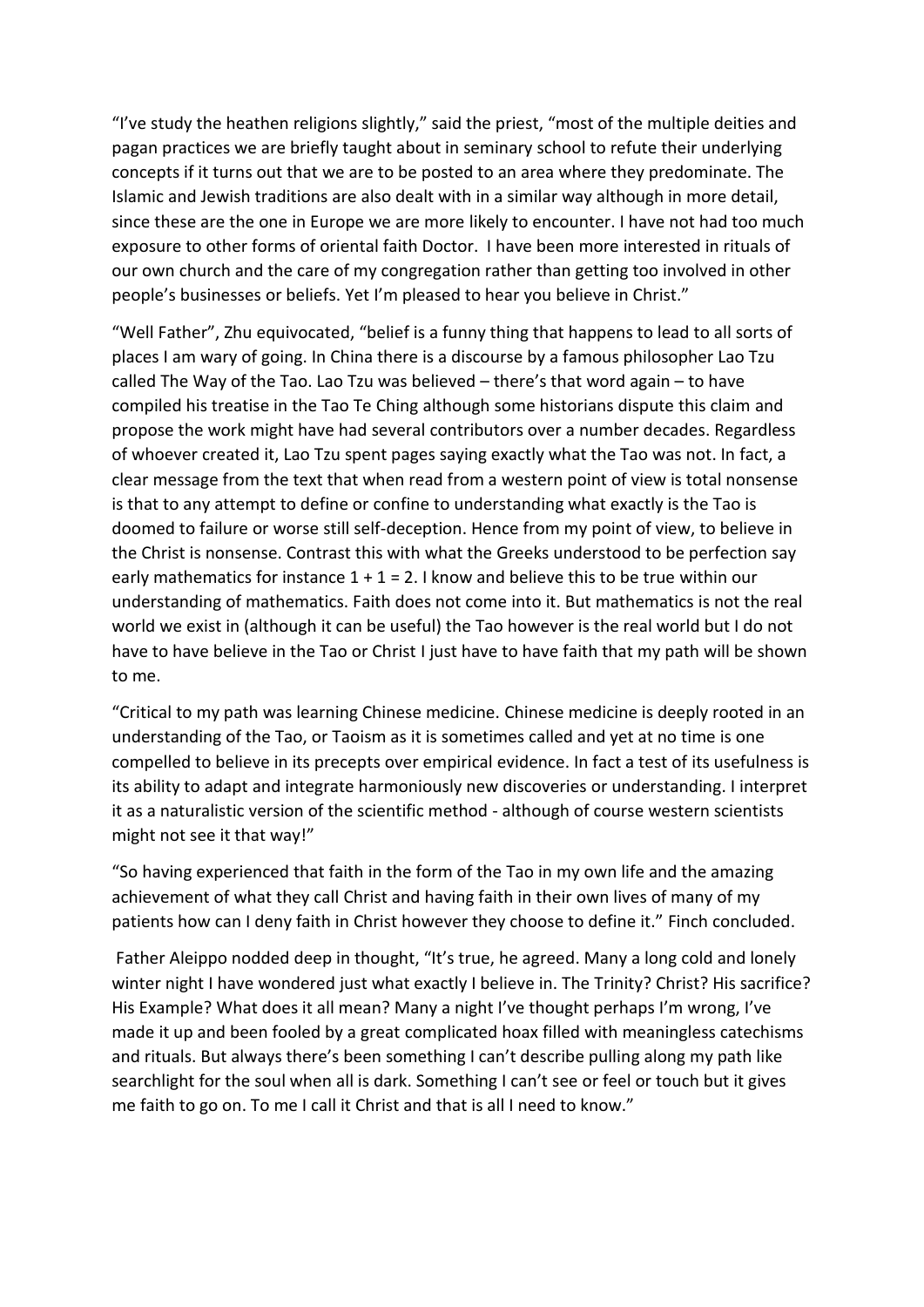Dr Zhu smiled in companionship with Father Aleippo. "And the Tao or Christ has brought us together to solve the riddle of the cupola and the chest. "Now that's what I would like believe", he added mischievously.



Maria Leneikia looked suspiciously at Dr Zhu as she sat uncomfortably in the Priest's dining room flanked by Father Aleippo. She never sat in his presence, except of course in church. Maria was a childless woman in her late forties from a nearby village with a solid no nonsense approach to life and the responsibilities toward Father Aleippo. Her village had only been settled a few hundred years by her ancestors from Bulgaria fleeing one of the regular atrocities that plagued the Baltic region. The oldest of three daughters Maria had come to her present employ twenty years ago when her father finally realised he had no chance of marrying off such an unattractive daughter. Maria personally was happy to move. She had no interest in men and thought it unbearable to have to consider raising children to any of the eligible men in her area. She had for some time considered joining the nunnery as a protection from the opposite sex but had neither the depth of faith nor appetite for such an ascetic life. She found the opportunity to work for the old priest in nearby Monteroggerio almost too good to be true and packed her few belonging and clothes as soon as she learned from her local priest that the position was available.

Twenty had gone fast with the minimum of fuss. The earthquake that killed a score of villagers and damaged the church followed a few years later the by the death of Giovanni were the only bumps in an otherwise normal progress of church and priestly business in the village. Admittedly it took a little bit of effort to get used to Father Aleippo more easy-going manner after the strange eccentricities and demanding temperament of his aged predecessor Father Mareano but Maria had learned to relax a little over the couple of years they had been together.

But this Doctor with a Chinese name who looked English and wanted to know about the death of Giovanni Marco bothered her. She had put that miserable time behind her and had no wish to revisit it. Let sleeping dogs lie she believed.

Father Aleippo addressed her, "Maria, Doctor Zhu is here to help the Countess. He is looking for what he believes may the key to reinforcing her will to live. I would like you to answer his questions about the Countess and the death of her son to the best of your knowledge please."

Maria pursed her lips and replied "Certainly Father although I see no reason to dredge up the past and certainly not in the use of some foreign mumbo jumbo that will probably kill the Countess. It's a complete waste of time you know it says in Proverbs Chapter…."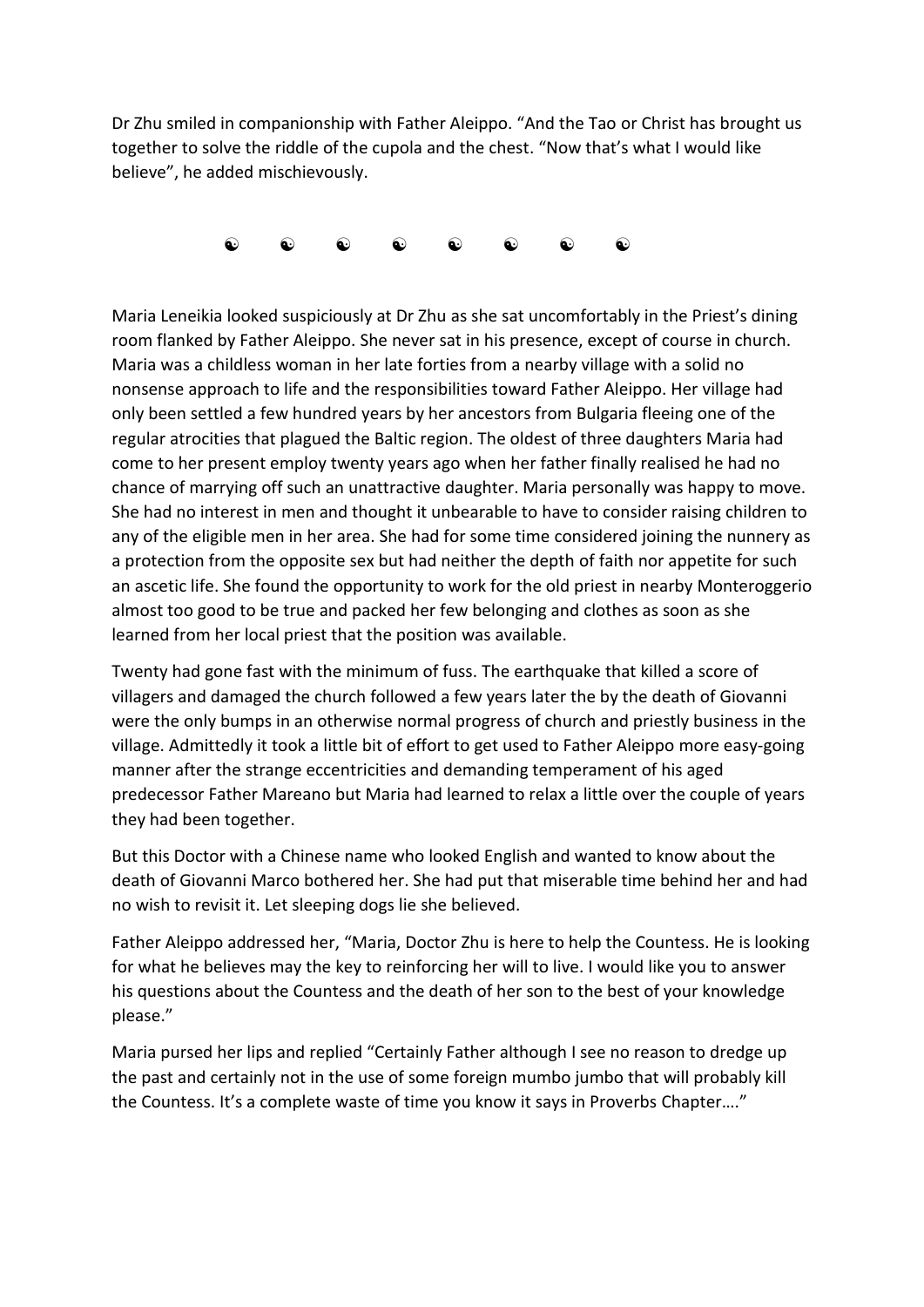"Maria!" growled the Priest, "I think that's quite enough. Scripture's fine for the pulpit but I won't have it used to challenge my authority in my chambers of all places by a maid for heaven sakes!"

After a few long seconds Maria's shoulders dropped and she looked down and Dr Zhu spoke to Maria directly, "Maria, I understand that you worked here when Giovanni returned to Monteroggerio as a young man and met his untimely end?"

Maria agreed. Dr Zhu continued, "Was he a regular church goer?"

"No more than his family demanded," Maria answered her eyes looking at a spot on the rug that she had missed when she cleaned yesterday. "He attended mass each Sunday and all the major religious festivals, but apart from that no, he attended no more than would be expected of him as the Count's son."

"You say his family demanded?" Dr Zhu queried.

"Well", Maria conceded "Countess had always been more devout than her husband she used to attend mass at least once every day and would also visit Father Mareano to assist with preparation for the major Saints days and such."

"You said used to Maria," Father Aleippo added," She certainly doesn't now, I've rarely seen her in church since I've been here and I could certainly use the help on those Saints Days. Remember when you were sick Maria last St Peters day, I was so short staffed I had to sweep the church myself! And whenever I meet Countess she is courteous but she remains distant."

Doctor Zhu lightly brushed his fine silk tie that had some crumbs of bruschetta on it and said softly, "So Maria, the Countess stopped being a regular churchgoer after her son's death?"

Maria watched the crumbs fall to the ground under the small table, made a mental note of where they landed and replied, "Yes. "

Maria had little to add after that. She told how she had learned that Giovanni's body had been found one morning by stonemason who was cleaning the cupola. His broken body was on the chapel floor directly beneath the cupola, his neck badly broken by the fall as if he had dove head first off the scaffolding. Officially was concluded that he had for reasons unknown the previous night he had climbed up the scaffolding setup by the stonemason and fallen to his death. But no-one believed it, not even his parents who were shattered by the tragedy after his return. The tragedy that day overshadowed the impending death of his Uncle suffering from a long illness who fell into a coma that same day from which he never recovered. For the sake of peace of community and family it had been decided by the Count that for some reason unknown Giovanni had fallen from the cupola by misadventure. Misadventure although deadly in this case, was no considered a mortal sin, as is the case with suicide. So Giovanni was afforded a Christian funeral and burial such that his soul might find its way to kingdom above and the town could recover from the shock of losing its heir in such tragic circumstances. Maria was thanked for her time and released to resume preparations for the evening meal.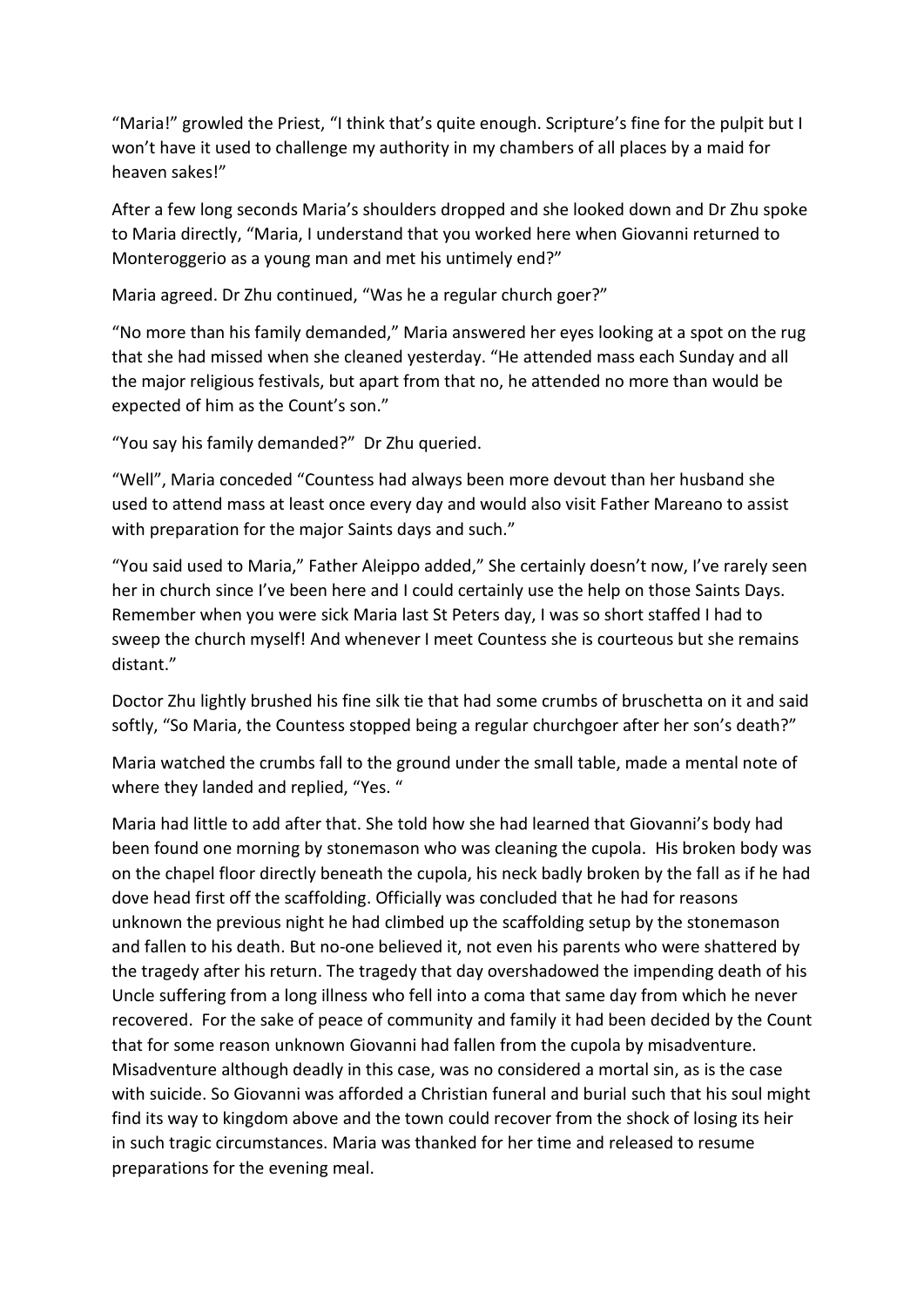Doctor Zhu and Father Aleippo discussed what to next. "I think it'd would be interesting to inspect the cupola before proceeding any further is there some way we can get up there?" asked Dr Zhu, sipping the last of his wine.

"There's access way from the roof to a small ledge that can be used for cleaning. It's not very safe however and is rarely used. Normally in winter when it's too cold to work outdoors the local stonemason sets up his scaffolding and cleans it each year. You can have a look and see what you think if you like." Father Aleippo rose from his seat.

They both climbed the modest belltower that connected to the roof of the church and then pushed open the sticking door onto the upper level, disturbing some nesting pigeons that had cooeed angrily and having their sole tenancy of the upper church challenged by the two interlopers. Walking carefully across the tiled roof like they came to the side of the cupola where a small hatchway was located. After some pushing and shoving the old door relented and opened with a judder against the stone lintel.

Father Aleippo poked his head through and had a look at the interior of cupola, trying not to look down at the stone floor of the cathedral twenty metres below. His voice sounded strangely muffled to Dr Zhu by way of being inside the cathedral whilst the rest of him and Dr Zhu resided on the church's rooftop. "I can see the ledge around the base of the cupola. It appears solid and but empty – apart that is from cobwebs and dust. I wouldn't attempt to traverse it though; my love of wine and cheese has made me unsuitable to comfortably fit on such a ledge."

Dr Zhu took off his waistcoat and volunteered, "Let me try Father, my balance may be useful here."

 $\begin{matrix} \bullet\hspace{0.6cm}&\bullet\hspace{0.6cm}&\bullet\hspace{0.6cm}&\bullet\hspace{0.6cm}&\bullet\hspace{0.6cm}&\bullet\hspace{0.6cm}&\bullet\hspace{0.6cm}&\bullet\hspace{0.6cm}&\bullet\hspace{0.6cm}&\bullet\hspace{0.6cm}&\bullet\hspace{0.6cm}&\bullet\hspace{0.6cm}&\bullet\hspace{0.6cm}&\bullet\hspace{0.6cm}&\bullet\hspace{0.6cm}&\bullet\hspace{0.6cm}&\bullet\hspace{0.6cm}&\bullet\hspace{0.6cm}&\bullet\hspace{0.6cm}&\bullet\hspace{$ 

When he had left Shanghai for Nanjing Finch had been given an introduction and glowing recommendation by Dr Wang, to his colleague and friend Professor Xie Nan at Nanjing Hospital. I'm sorry to have you leave Alexander Finch", Wang said. "But it would be good for neither of us should it be realized by Cheo Pai that the learned western doctor who triumphed over Chinese medicine to cure him was an intern in the Shanghai hospital studying Chinese medicine."

It turned out well for Finch, Professor Xie Nan honoured his friendship with Dr Wang and he was accepted as intern to the hospital. The Professor held that good practitioners should practise Tai Chi. Finch took to it like a duck to water and showed a degree of proficiency that impressed his teachers and he was provided the opportunity to train under some of the best practitioners in Nanjing on retreats.

One teacher, Master Feng ran a training retreat in the countryside outside of Nanjing, emphasised greatly the concept of drawing qi from the earth, thinking of the legs as mere extensions of the earth. This generally helped both focus and balance.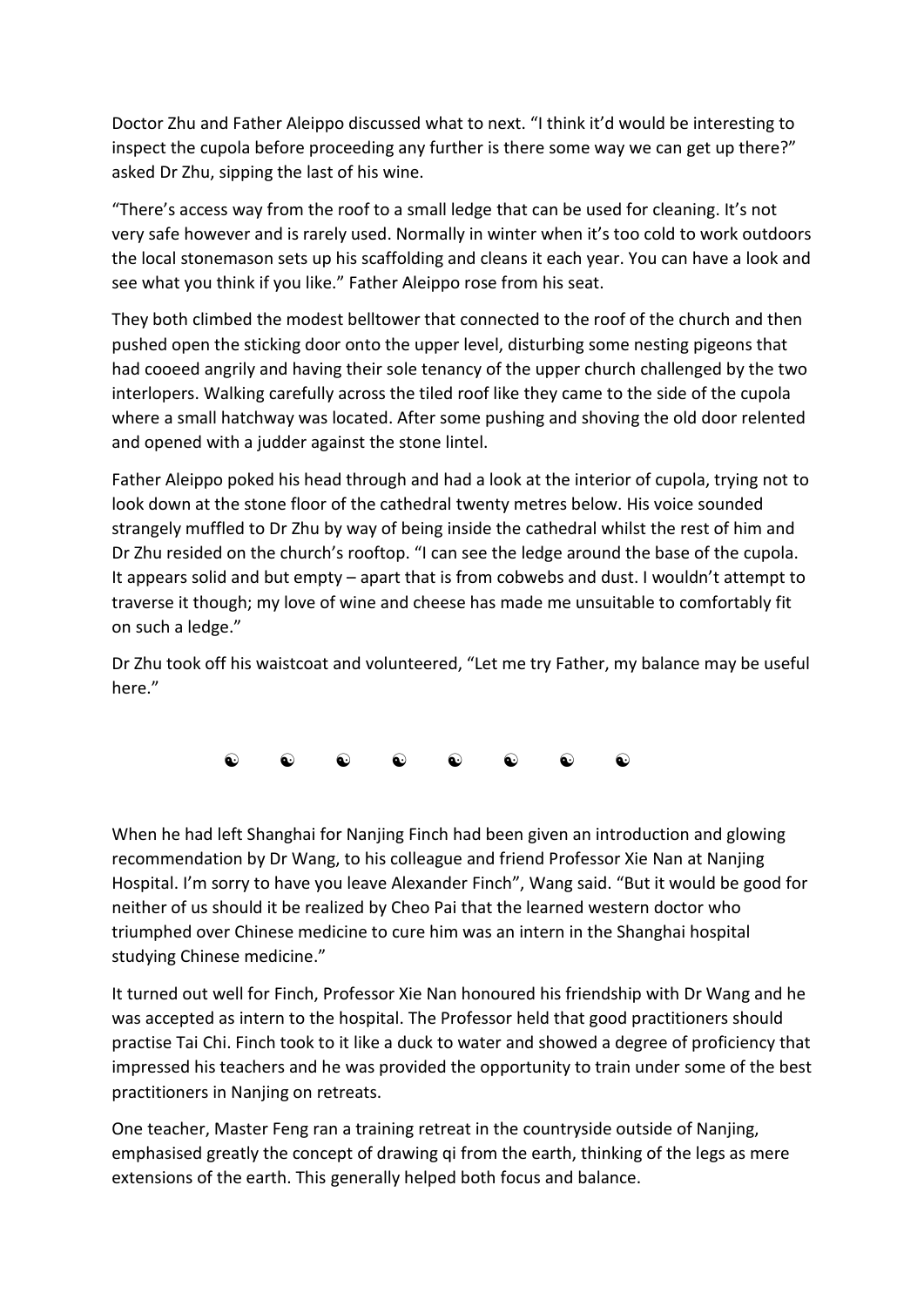Near the retreat there was small irrigation canal over which the local peasants would pass by the way of log, no wider than a foot in diameter. In summer the teacher used this log as an opportunity for some sport with some his students, requiring them to brush knee (step forwards) slowly across the log. Most students had little problem with this but many failed to repulse monkey (step backwards) across the log. For the more proficient students requiring a blindfold always resulted in a splash into the clear deep water followed bouts of laughter of all concerned. The teacher himself contributed to such mirth by tapping some of the students with a long staff if they looked like they were going to complete the challenge without falling.

Finch enjoyed this as much as the other students. One day a bet was raised by some of the students as to who could cross the log at night using repulse monkey. Finch was one of the five favourites and along with the other conspirators decided to meet at the log at midnight by which time their teachers should be asleep and they could hold their competition without interference.

As planned they all met at midnight. It was a new moon cloudy and so dark the students could not see their hand placed in front of their face. One small lantern was placed at each end of fifteen metre log and competitors and spectators alike huddled in its dim illumination. Each looked toward the murky darkness along the log to the lantern at the other end. Each competitor proceeded to cross skilfully using brush knee their silhouette barely visible as they glided along line of darkness. After they had all successfully crossed the log they then drew straws to cross backwards using repulse monkey

Finch went first and was successful in his crossing. Then others attempted to cross. Each fell into darkness and then sound of splashing erupted from that same darkness to increasing levels of laughter and encouragement of the group of onlookers. It became apparent that might Finch win the competition. So noisy had they become that they had woken several of their teachers including the Master Feng who now stood on near the lantern on the side that Finch was standing on. A short distance away was a smaller figure that could barely be made out in the stygian darkness but unmistakably stood in angry, aggressive pose.

"Enough", shouted Master Feng, "You have made so much noise that farm hands cannot sleep. Their foreman," Master Feng gestured to the angry figure has ordered that the downstream sluice gate be opened. By now there will be no water underneath the log for you to play with. Your fall will only now be broken by the rocks that line the canal. You have all brought my retreat into notoriety and I find that unacceptable."

"Mr Finch you seem to be enjoying the acclaim of your peers for your actions so you will be the first to make amends. You will now walk across the log and let fate decide whether you shall be punished for your actions and fall to the stones below."

Gasp occurred from the students and some cries of "No!" could be heard, but the respect for Master Feng meant concerned silence soon fell upon the party.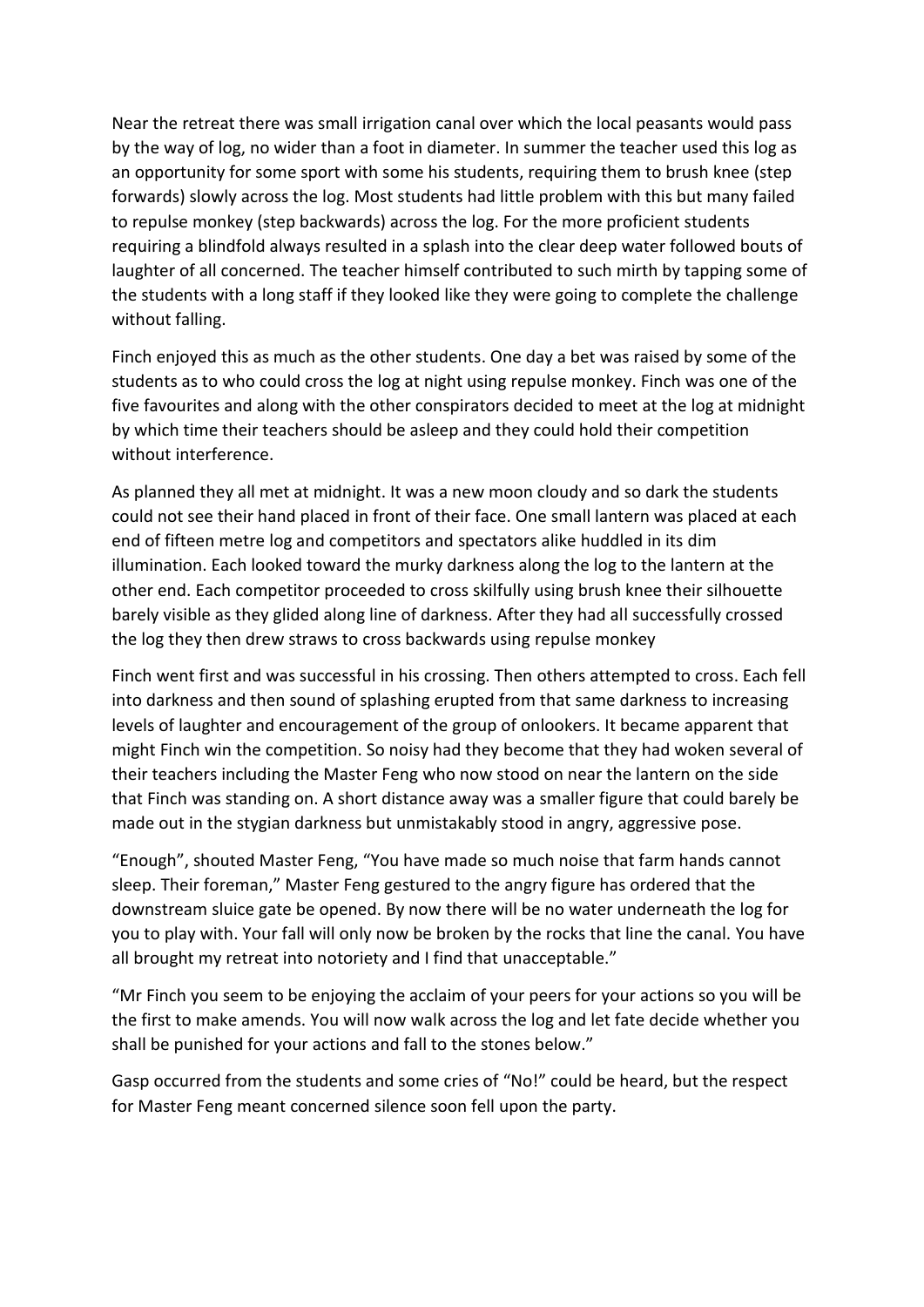Finch was close enough to see Master Feng's stony demeanour as he waited for Finch to cross the log. Finch had little choice but to compose himself as disobeying Master Feng was not something a student would do and not expect serious repercussions.

He had just completed two crossings at night and far more during the days training so he knew he could do it. Moreover, Master Feng had not specified what movement he had to cross with so he could go using the easier brush knee. Finch approached the log and centred himself as he had been trained to do. Slowly foot by foot he glided across the log. It was halfway along that he became aware of the cricket's chirping and wobbled on his back leg. Gasps could be heard from the opposite side but he regained focus and settled into his stance. He slid forward another few steps and began to think of getting to the other side. For an instant he thought about the rocks four metres or so below. He imagined their wet, deadly hardness and the *shwacking* sound he would make on the rocks as he fell to serious injury and pain. He felt fear grip him like a snake coiling around his being. His back foot slipped and he instantly fell from the log.

As if from a tunnel he could hear the gasps of horror and cries of dismay. Time slowed down and it seemed like an eternity as he counted the seconds until he would hit the rocks below. But instead of eternity, far earlier than that, he felt the cold thwack of soft water as hit the water, the same level it had always been.

As he surfaced he could hear the astonished gasps and relieved laughter from above drowned out by what sounded the thunderous laughter of Master Feng joined by another teacher who had masqueraded as the angry foreman. He had been tricked!

Finch shook his head in relieved astonishment "Chinese: he hoped to learn their medicine but he would never understand their sense of humour."

After they had returned to the retreat and were sipping their tea before retiring Master Feng beckoned to Finch to sit next to him. "Did you enjoy my joke?" asked Master Feng his eyes twinkling in the firelight.

Finch grimaced and said quietly, "I'm sure I'll appreciate it one day."

"After you had crossed that log so many times, why did you fall?" probed Master Feng.

Finch paused reflected on that question and replied, "It was harder to concentrate due to your anger, but ultimately it was the fear I felt at the prospect of falling and either badly hurting myself or dying on the rocks below. It consumed me until I was no longer one with the log."

Master Feng nodded, "You have been taught by me that you are rooted to the ground by your feet and the Kidney meridian that runs to the soles of your feet. You also know that the main emotion that affects the Kidneys is……?"

"Fear" answered Finch.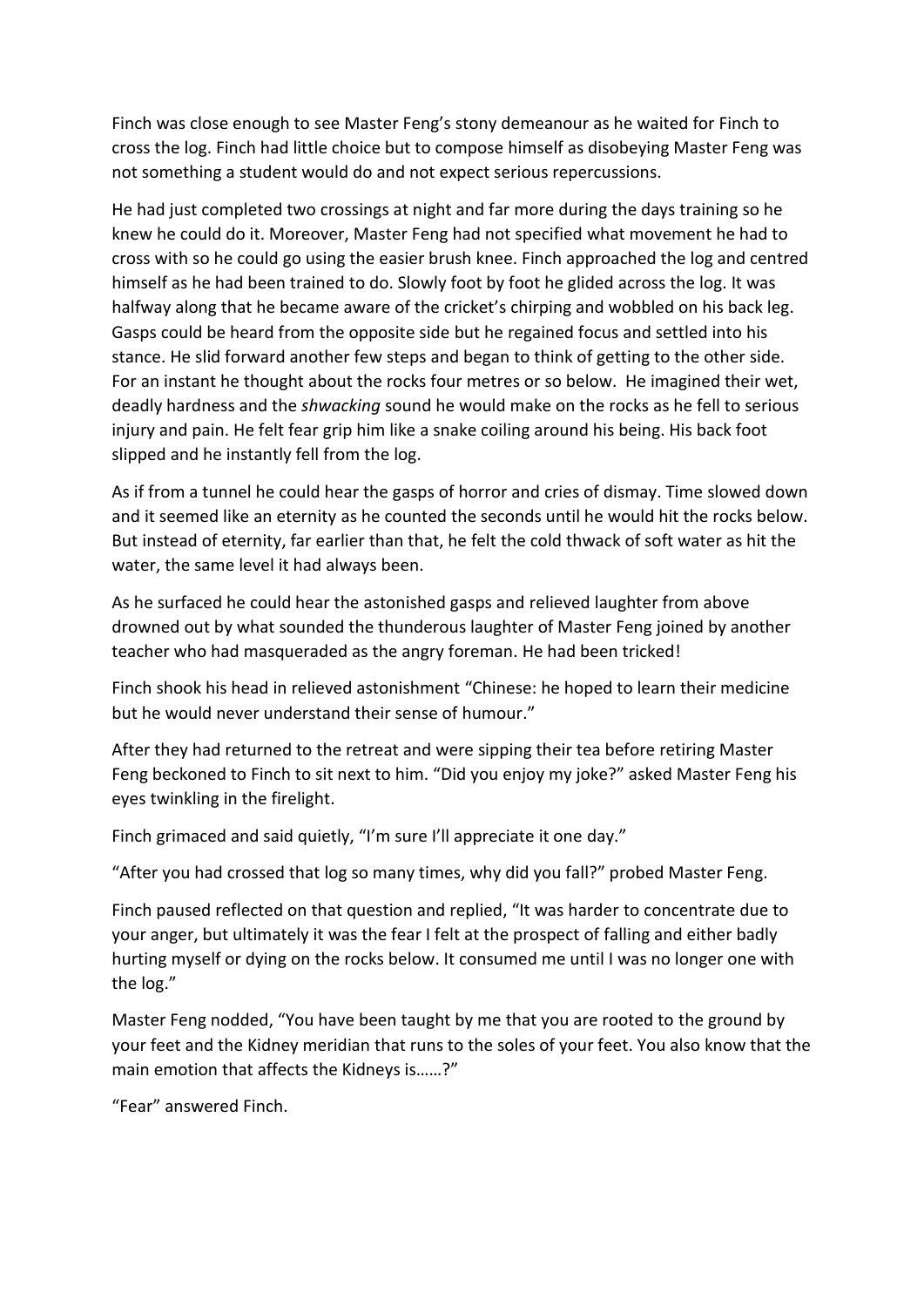"Exactly" concurred Master Feng. "Your fear of those rocks was nothing but an illusion. It stole you from your path along the log. Be sure to stay on your path wherever it leads without fear and you shall not fall."



Dr Zhu crawled through the hatchway vacated by Father Aleippo and entered Cupola proper. The Father was right; it was dusty and full of cobwebs. It was also hot and stuffy as the cupola collected the warm air from the church. The hemispherical ascending walls of the cupola were painted white, with decorative gold leaf ribbing the walls every sixty degrees. The cupola's top was some fifteen metres high from where Zhu crouched. The stone ledge itself was not designed to be walked upon, it was merely to be a footing that the copper hemisphere was to rest on. In either direction, it ran, no wider than twelve inches and sometimes as narrow as eight inches, around the cupola. Zhu could see a shadow on the far side that was the continuation of this ledge. It was too cramped to crawl so Zhu slowly raised himself to a crouching position, one foot in front of the other.

"Are you sure you need to do this now?" asked Father Aleippo. "I could have the stonemason begin setting up his scaffolding in the morning; it would only take a day to construct."

Zhu grunted dismissively. "The Countess's condition is too fragile to be left that long, we may lose her in the meantime. We need to solve this mystery today if we are to help her.

"At least you should tie a rope about your waist," Father Aleippo urged, "In case you slip."

Zhu glanced down to the cathedral floor some twenty metres down and scanned the circular wall of the dome for anchor points all the way to the other side, thirty metres across. "Any rope secured on this side would do me little good if I fell from the other side. I have done this type of thing before; it will be all right".

Slowly Zhu crept around the cupola, his eyes and hands caressing the wall and ledge for any clue to the whereabouts of the case. When his legs started to ache, he found he rest somewhat by crouching into a ball and leaning against the wall. As he progressed further he disturbed some cobwebs and a large ugly looking spider fell on his arm and scuttled towards his neck. The rest of him motionless he gently allowed the spider to climb aboard his other hand that he placed on his opposite arm that the spider was exploring, then flicked his hand and sent the spider spinning away. By the time he got to the other side, he was damp with sweat and filthy with dust and discovered nothing. "A fine specimen of a cultured Doctor I am" muttered Zhu.

"What was that", called Father Aleippo, "Have you found something?"

"Not yet." Zhu replied.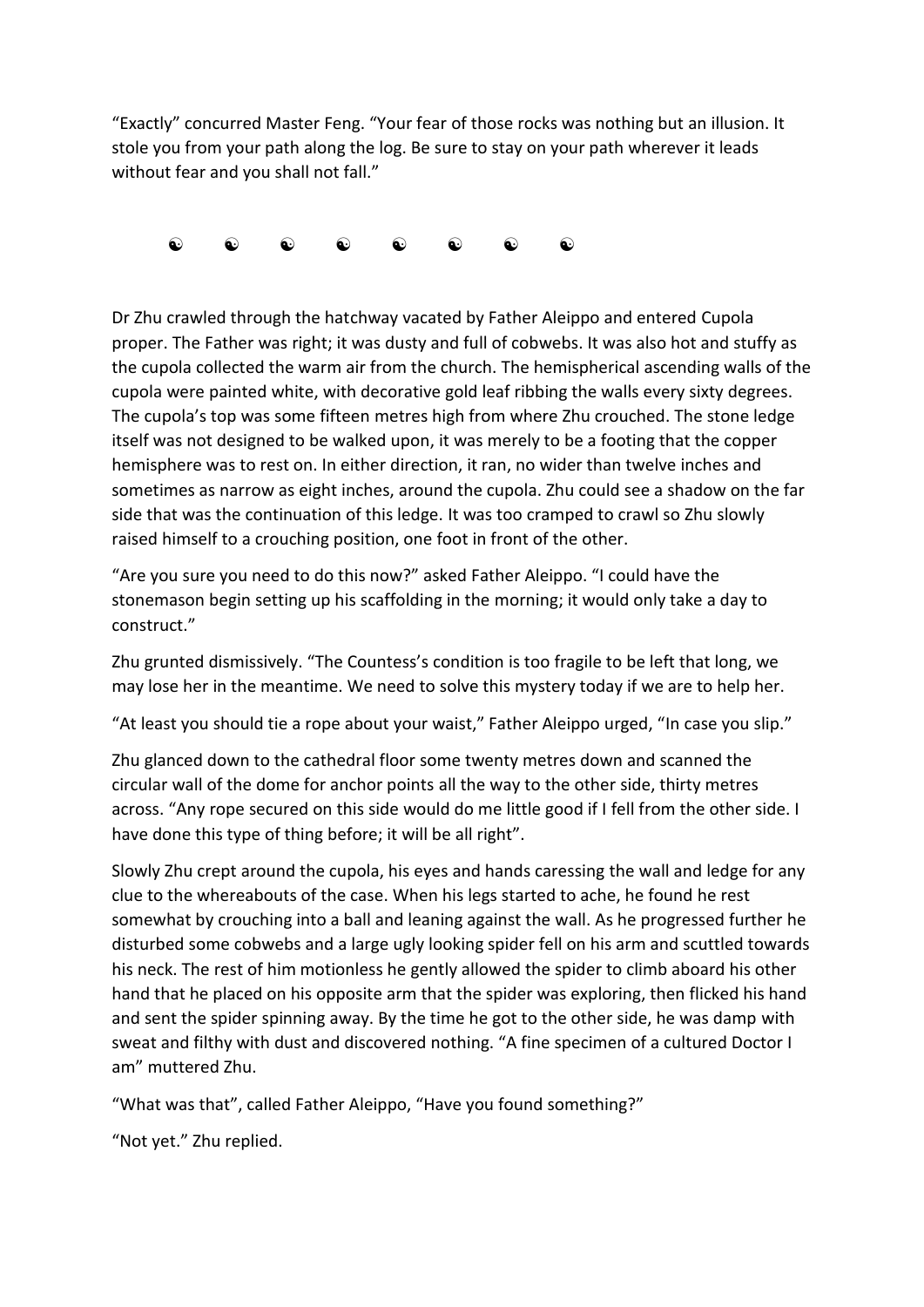Zhu continued a few steps more until his foot almost went through the stone slab in front of him. He dropped to like a cat onto his solidly rooted back foot just as material he had about to stand on splintered. It was not solid at all but a hollowed out one that had been covered by a small flat piece of wood.

"We have something here", Zhu shouted. He very carefully leant over and lifted the wood cover; it had merely been placed on the hollow slab and was easy to remove. Beneath it was a small wooden box identical to the one painting. They had found the chest.

Zhu carefully lifted the chest by its handle. It was light enough and small enough to easily carried shut with one hand. Slowly he inched his way towards around the cupola.

About three-quarters of the way around a one of stones on the ledge gave way as Zhu's weight settled. A skittering of stone shards and dust fell like a noisy rainstorm on the seats and tiled floor below. Zhu quickly transferred his weight to front foot and regained balance. As he started to move forward Father Aleippo let out his breath and muttered, "Maria will have a fit when she sees her church covered in in dust and stone. Still better than he if he fell, Maria would never talk to me again if she had to clean that before the next mass."

When Zhu had completed his circumnavigation he passed the chest to the priest and clambered through the hatchway. It had begun to rain lightly and the tiles had become treacherously slippery so they inched their way towards church tower window. By the time they reached safety, dusk was in full swing, the wind had dropped off and the only sound they could hear was the squeals of children and music that carried from the thinning afternoon piazza.

They made their way back to the Priest's chambers and examined the chest in the light. It constructed of a hardwood timber carved and sculptured with gold leaf and inlaid with semi-precious stones that together made an intricate pattern on the sides and top of the case. The pattern that was illegible and appeared on the painting was clearly to Greek letters. Father Aleippo examined the letters closely, "The letters are Greek for DM, it's Donna Marco's chest but it's locked, I doubt we could open it without destroying the box. There's a locksmith one days travel from here but that's too far if speed is of the essence."

Zhu looked at the chest and remembered his conversation with the Countess's servant. I know who can unlock this for us. He turned to Maria who hovered in the kitchen next door. "Maria, can you ask Sara the Countess's servant to come here? And Maria, tell Sara no-one else the reason of our request get her to make it appear she is going to Sunday mass to pray for her Countess."

After the evening mass had finished Sara was shown into the priest chambers by Maria. Sara clearly was agitated at being away from the Countess for so long and clasped her hands tightly together as she stood uncomfortably at entrance to the chambers. She began nervously words spilling over each over. "I swear there is nothing more I can tell you of the cupola since your search has turned fruitless Doctor."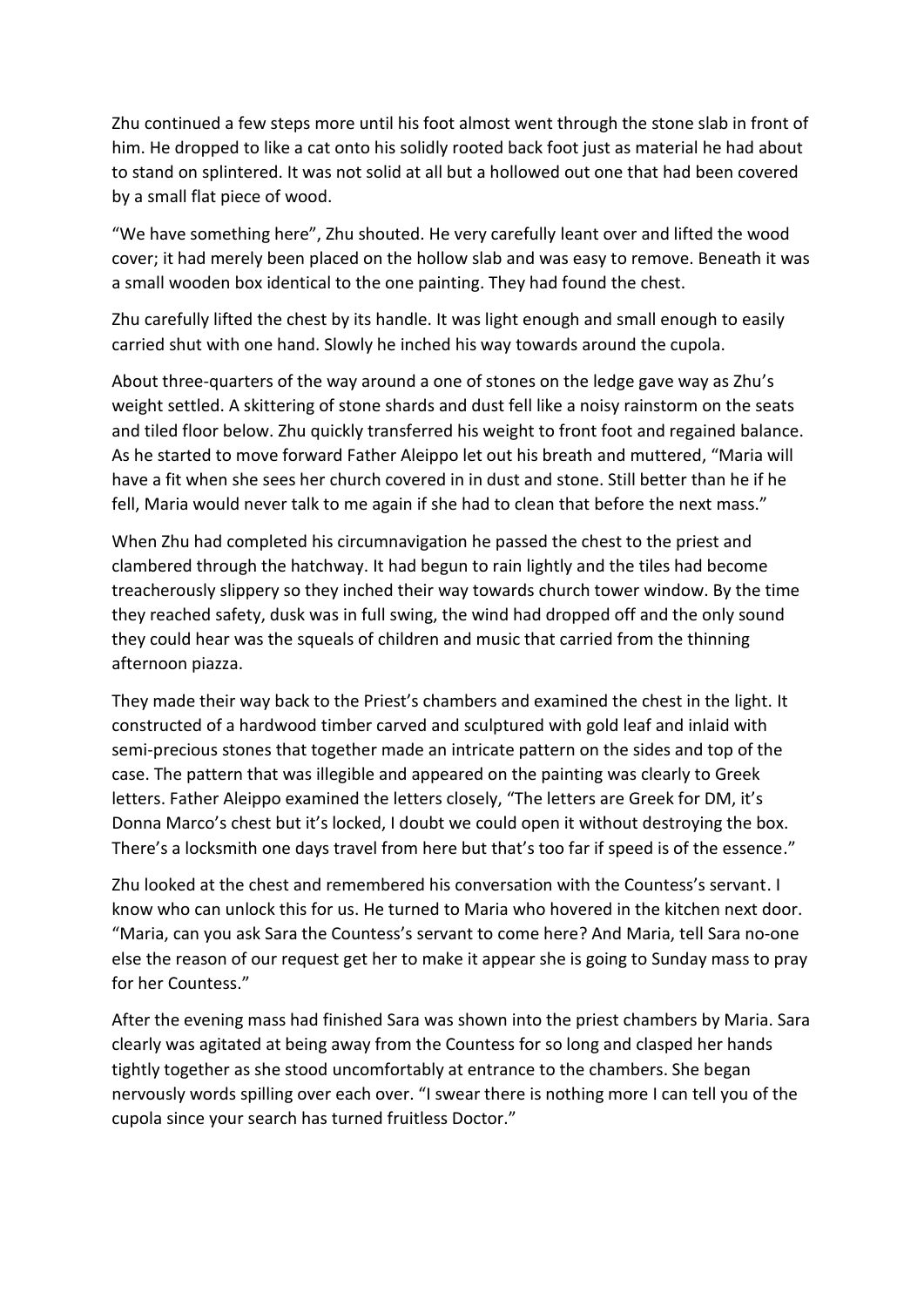The Doctor moved sideways and revealed the small table he had been obscuring. Upon it sat the chest. Sara's eyes widened in shock and her voice trailed off, like some wind-up toy that had run out of spring "Oh you have found the chest".

Doctor Zhu cleared his throat and spoke sternly, "Sara I believe that you are only trying to protect the Countess but from your look of shock I think you now understand that the time for games is over. Can you please give me the key the Countess gave to you to keep safe that now hangs about your neck?

Sara looked at the Doctor and then at the Father, who smiled and nodded. Sara said, "I have kept this since the Countess first fell ill. She made me promise that I would give it to no-one else but her. But I suppose now is too late that for that. Here, take the key."

She handed the key to Zhu who promptly inserted it into the chest. It may have not been opened for twenty years but the lock and tumblers turned like it had been made yesterday. The top of the lid popped loose and Zhu folded it back to reveal contents of the box.

Inside the box were three folded letters. Two are tied together by a piece of ribbon and one separate. There was also a small lock of hair. Zhu takes closes the small chest and squeezes it into his waistcoat and looks at the curious onlookers, Sara, Maria and Father Aleippo. "These are surely the property of the Countess", he stated. "I cannot let you know the contents of these letters I am bound by Hippocratic oath to keep the affairs of my patient confidential. Father, I know this must be especially galling to you given that you have been of invaluable help but I'm sure you understand given you practise the same thing in the sanctity of the confessional."

"Oh Zhu -hell's bells you are bandit! How can I ever rest with a mystery so close to solution I could snatch it out of your hands! You test my patience!" Father Aleippo exploded. Out of the corner of the eyes he saw Maria and Sara shocked at his blasphemy. After a few moments he regained his composure, Very well then, I agree to your request, for now. We will all be silent on everything that has happened and been said today won't we Maria and Sara. And I do mean everything", he emphasised for good measure.

Zhu nodded his thanks. He collected his two disgruntled guards at the entrance to the church. They were now wet, cold and considerably unimpressed with Zhu.

"Oh good to see you sir," the older guard welcomed sarcastically, "So glad you could make it. We have been out here in the rain and wind and were just wondering; are you skilled at treating frostbite?"

Dr Zhu eyed the guards levelly and replied, "I am surprised you even missed me. I felt sure that two of Count's finest would have easily endured a little early autumn weather. Never mind. We'll be inside your cosy castle soon enough. Perhaps you can get your sergeant at arms to give you a nice back rub whilst you tell him how cold you were?"

The younger guard sniggered at that, for which he received a cuff from the senior guard who cursed under his breath as they followed Dr Zhu towards the castle.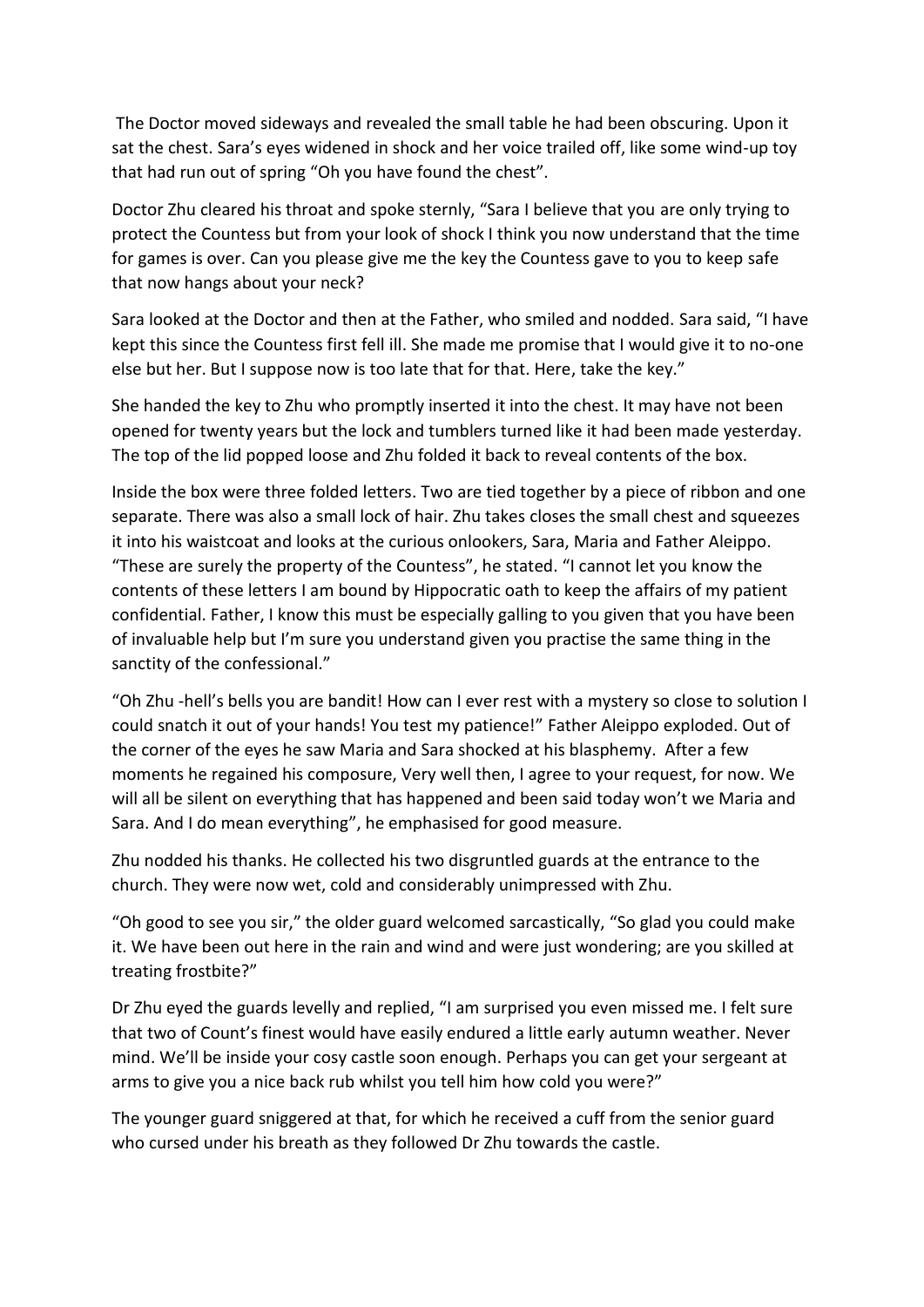

Dr Zhu went straight to the Countess's room and checked her condition. She was still dangerously weak as she had not been able to keep down any solids. He asked for some supper, which he received and while he waited did a small amount of gentle needling to St 36, to tonify true yin and yang. By the time he had done this Sara had arrived and taken over from her replacement. She eyed warily but said nothing as went into the Countess's sitting room and closed the door behind him.

The small lamp on the Countess's dresser glowed dimly in the night. Zhu extracted the letters from his waistcoat and read them in the room, the only noise coming from the small crackling fire that had been set and lit by Sara as he ate is supper. The first letter read:

*Giovanni, 16/8/1743 You have left me speechless with your news. You are the heir to our province and yet you continue to behave like a brigand.*

*You are fool for falling in love with such a woman. She must have seen you coming a mile away down the canal. That you are about to spawn one bastard child that is stupidity enough but forgivable in someone of your age.*

*But the Count will be furious enough when he finds out that you intend to stay Venice at all after the completion of your education, much less than to find out that your main reason is you cannot stand him and that you would rather spend your life as a lowly clerk than live under the same house as he.*

*I refuse your request to tell him of your decision as evil can only come of it. When you grow up: after, she has had her fill of being a slut for a lowly clerk and leaves you for better prospects – as I'm sure she will - then write me a letter, apologise and tell me you want to come home.*

*Until that time the Count and I disown you and your stupidity.*

*Countess Marco.* 

Zhu looked up at the small portrait above the dresser of the Countess, Count and son in happier times. Giovanni could have been four or five in the painting and cradled a small wooden toy. His longish dark hair and blue eyes matched those of his mothers. As did his jawline. This was fortunate for the Count's feature were far more unattractive, with close set eyes and a small priggish face. He wondered about cruelty in that letter and what could cause her to be so bitter about her son's position.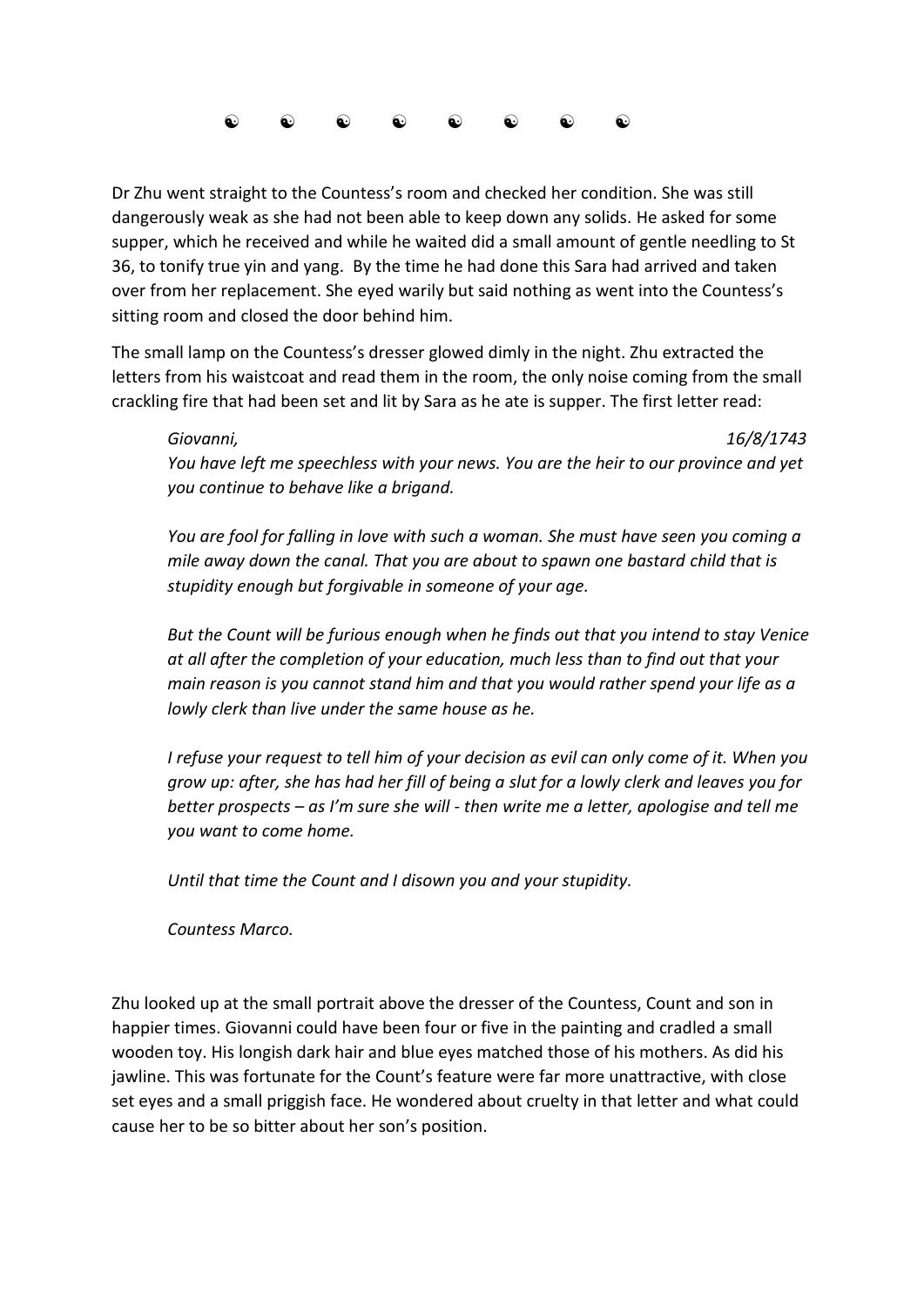He got up and poked the fire, which was burning to one side too much and would rapidly go out without some tending.

*Giovanni, 2/1/1746*

*It has been too long that I have let my anger at your actions rule my life. It has done me no good and my heart grieves to have no word from you in so long. There are things that I should have said before now but I had feared the Pandora's box that I would open should my husband ever discover its' contents! Oh how ironic that after having been so careful for years with this secret through desperation I send that secret to Venice locked in chest destined for my only son.* 

*There is no way easy to put this: Uncle Alfredo, the Count's brother and most loyal and trusted advisor is not your uncle: he is your father.* 

*There it is in my handwriting, the truth after all these years my son. Many times I had thought to tell you but fear of the anger of the Count terrified me. You know him well, although he loves me deeply and I still love him for all his faults – even though Alfredo and I betrayed that trust – his temper is deadly. I fear he would kill all three of us before reason took hold. And our region would be torn apart in chaos many would suffer and die for my indiscretion.*

*It happened only once. Alfredo and I had always been close but we never thought of adulterous implications of comrade until the day your father was away on a hunting trip in mountains. Too much wine and too cold a night made us mad with lust, may the Lord forgive me. After so many fruitless years of trying with the Count one night with Alfredo and I was with child! My one darling child!*

*I never discussed it with Alfredo but he must have known. He too would have been wracked by guilt. He was such a good man he redoubled his efforts to support the Count even in his foolish ventures that stripped the region of so much wealth. But you could see it in Alfredo's eyes every time he played with you. You two had a special bond that was plain to see. Alfredo felt it too and was cautious not arouse his brother's suspicions by doting on you too much. This I believe was why sometimes he suddenly changed from being affectionate towards you to being cold and stern.* 

*But now I fear I have left this revelation too late. Alfredo is dying. The physicians say he only has a few weeks to live. You must home as quickly as you can come at least to make peace with your true father whatever the consequences.* 

*I fear it will be difficult for us to communicate privately for several days if and when you return as the Count watches my every move these days and listens to every conversation I have. You will need to play the role of prodigal son for the Count or to allay his suspicious and jealous nature. I have however arranged a place where you can leave chest with your response until I can have one of my trusted people retrieve*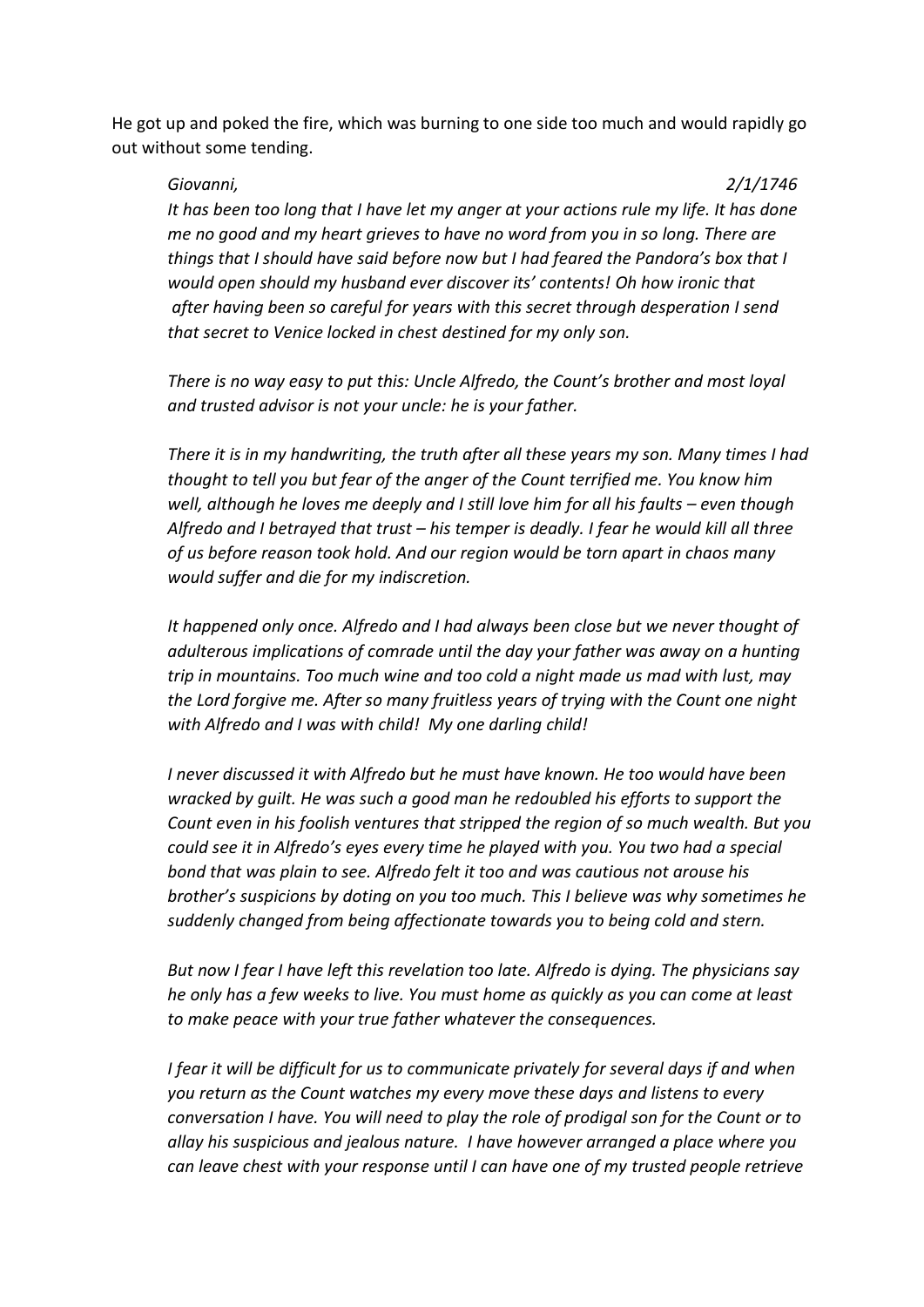*it. The stonemason is about to set up scaffolding for the maintenance of our church's Cupola. As patron of the church I have offered to supervise this process. I will instruct him to insert a hollow stone at the base of the western side of the cupola. You can place your answer in the locked chest and place it there at night when and if you (I pray) you return.*

*My son I wasted years and hurt you immeasurably for which I am mortally sorry. I pray you give me the opportunity to repair some of the damage in my selfish fury I have committed. I am sure we can discuss a beneficial outcome for your son and her mother also.* 

*Your loving and contrite mother, Countess Marco*

Dr Zhu leaned back and rubbed his eyes. It had been a long day and the thoughts and implications of the Countess's revelation required some digestion. He rose and paced the room occasionally stopping to bask in the heat from the now happy and crackling fire.

So the Countess had kept momentous secrets and passionate love for the good of her region and the love of fiery, tempestuous man. Yet in the end she had attempted reconciliation with her son who had returned home.

So what had led to the tragedy?

Dr Zhu settled down and opened the long unread final letter. It was written in a different hand. Towards the end of letter the writing was barely illegible. It said;

*Dearest Mother, 5/1/1746*

*Last night when I received at dusk your letter I cried for so long that it felt like I had washed all the light from the earth, but for the pale distant Lady moon that hung suspended in the wintry sky.*

*Would that we were not fool mortals and could talk with our hearts rather than our tempers! So much time we have needlessly wasted! Many times I have thought of writing to you but had lacked the courage or wisdom to so. Your first letter wounded me greatly but I now realize that it was just that, the first blush of anger.*

*Knowing now that my father is Alfredo is not as much a shock as you might think, I have little or no feelings towards the Count. He was a distant father although he tried in his way. He, mother is the reason I did not return earlier for I disagree with almost every decision he has had ever made and felt that every day would be blazing row.* 

*But I weep for last time with my real father I will come and what might have been. The love of my life Angela died two years ago giving birth to our stillborn daughter,*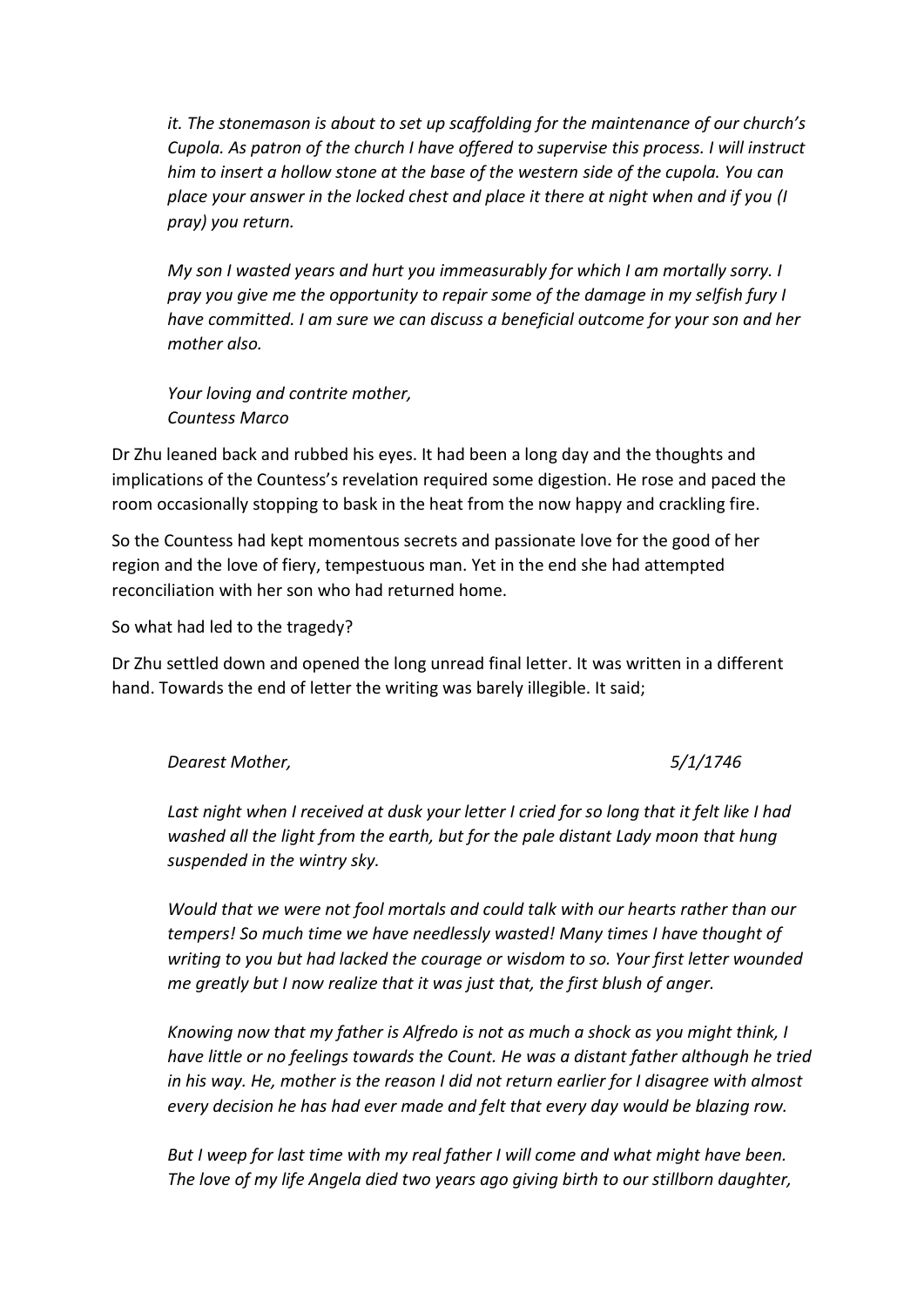*who so I and my son now look after each other. Mother, I look forward to letting you meet your grandchild for he is a wonderful boy with keen curiosity and desire to learn. He reminds of you with his dark hair and blue eyes. I enclose a lock of his hair for you. I will leave in the care of my business partner will look after him whilst I am away and we can discuss his place in calmer times.*

*I will make preparations to leave for home tomorrow.*

The note handwriting had become harder to read, Dr Zhu rubbed his hands together until they were warm and then placed them against his eyes to wake himself up.

*So I am home! What a wild ride of emotions I have felt today! It was wonderful to see you mother today, with the Count. His manner is changed little but at least we only bickered over the taste of the wine and nothing more serious. It makes my head spin even now even though I drunk more than my fair share already and the night is still young.* 

*I long to talk to you in private but alas this seems difficult as he watches you like a hawk these days.* 

*I have some news to tell you also after talking to my father Alfredo who I have just returned from visiting. I have discussed the future with Alfredo and decided to take his advice and return to Monteroggerio. We will install my son under the watchful eye of Sergio Rugano, Alfred's trusted and skilled administrator of our some of outlying towns – You know mother the one's Alfredo manages - not the Count.*

*A rider has already been dispatched to collect him and deliver him Sergio. All Sergio knows is he is to be indentured as a trainee administrator.*

*Alfredo was very bright this night and I thought he looked that he might survive longer than we think. The physician who tended him did not agree and said he's been on the edge for some time and the end is nigh but what do they know?*

*This wine makes sleepy and I still need to place this chest in the chapel you have arranged tonight. One more task and I shall be forever home!*

*Soon I hope we can cease resorting to these Machiavellian intrigues.* 

*Your loving son,*

*Giovanni*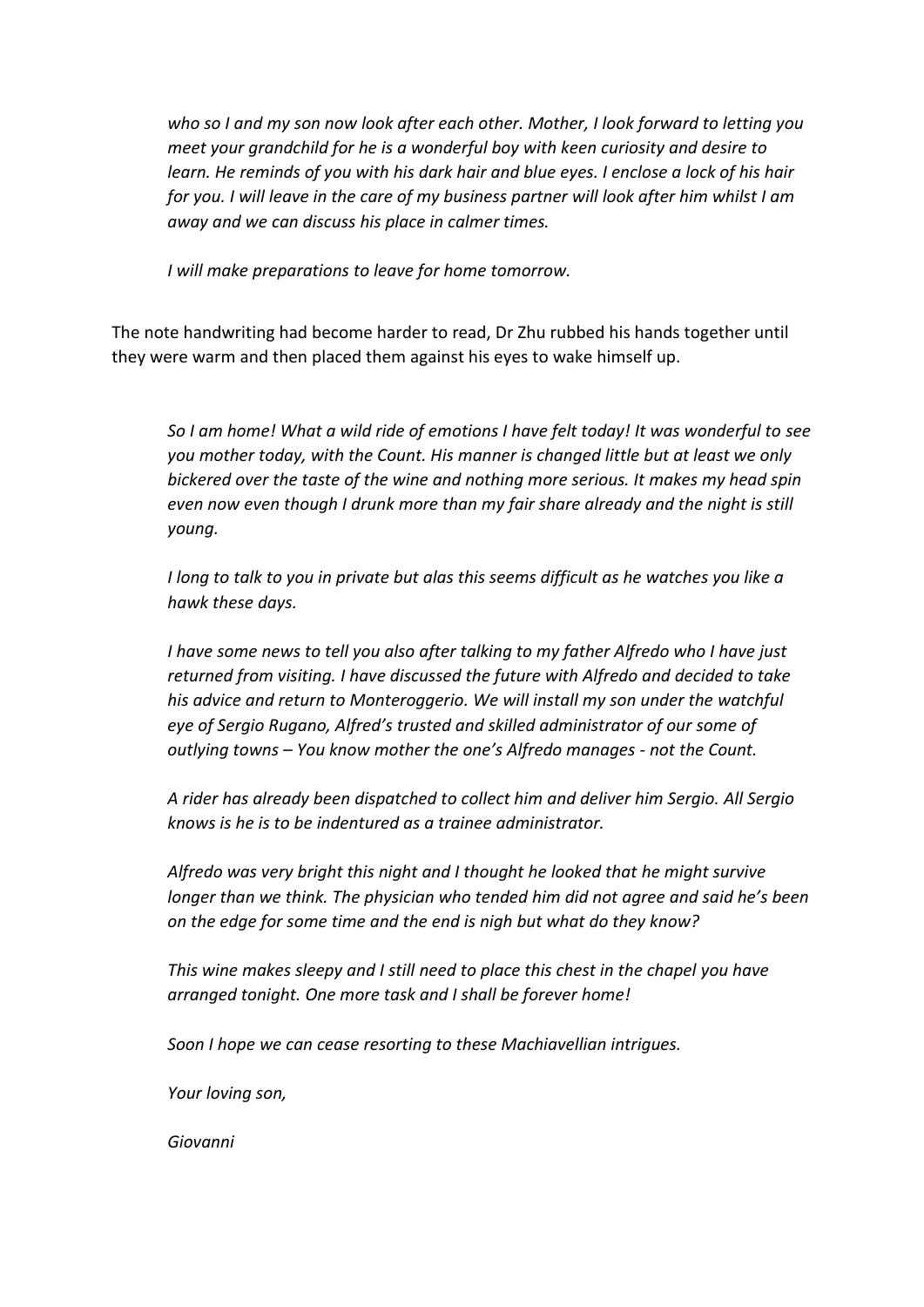Dr Zhu folded the letter and put in the chest and sighed. So Giovanni had not committed suicide at all. From his point of view he had everything to live for. Being drunk on joy and wine, he must have accidentally fallen from the scaffolding after he had the chest there. The Countess, grief stricken and guilt ridden had never thought to look for another letter in the chest. She had taken his death, suicide she believed, as his answer to her pleas for forgiveness.

Dr Zhu stood up and checked on his patient in the next room she was sleeping restlessly. It was now about nine pm. He had another two hours before it would be the optimum time to drain the Liver/Gallbladder of the Countess, the organ that dominates the emotions and must have held to her grief and guilt for so long.

He asked Sarah to collect some more herbs from his saddle bags and also could someone be sent to rouse the local herbalist and ask her for her some of her best quality *taraxacum radix*. He checked the Countess again and gave her a light needing session once again to strengthen stomach and spleen (for absorption of the herbs) and calm her mind for what he was about to share with her.

By the time he had finished his preparation it was near eleven pm, the time when the Liver/Gallbladder became open. As the Countess was weak and barely *compos mentis* he asked Sara to stay with her whilst she was roused to drink the herbal decoction and awake enough to listen. Dr Zhu turned to Sara and said, "Sara, I can see by your devotion to the Countess that you are close and care for her deeply. There is something that needs to be done by someone she trusts implicitly. Can you be trusted to keep what transpires here secret for all time?"

Sara looked at the Doctor through her worry worn face, these last few weeks she had felt all of three score years. She flicked back her straw grey hair and said, "Doctor I was a young serving girl when the Countess was born. I helped the Countess into her wedding dress the day she married the Count. I held her baby whilst the mid-wife cut the chord when her son was born. I held her to my chest when she sobbed at learning of the death of Giovanni. I love this woman more than her Count ever could. If there is something you need to do for her trust me Doctor, I will do it."

Doctor Zhu, nodded he had thought as much. "Alright firstly you must rouse her gently mind, and get her to drink the decoction, you can explain who I am if asks. Then you must read her a letter I will give you to read that I found in the chest we recovered from the cupola. It will hurt her mind you. She will cry and moan but you must finish this letter, it is the only way do you understand?"

Sara nodded and did what she was told. She was firm and yet gentle with Countess, encouraging her to sip the brew slowly and rousing her with gentle conversation about the everyday occurrence of village life. Dr Zhu then handed Sara the second letter the Countess had written to her son, recalling him to his home. The Countess became quiet and alert, some tears welled up in her eyes and there was pain in her face. Sara then opened the chest again and extracted the third and final letter. As she began to read it to the Countess she too choked up as tears began to spill, the Countess sought her hand and squeezed it tightly,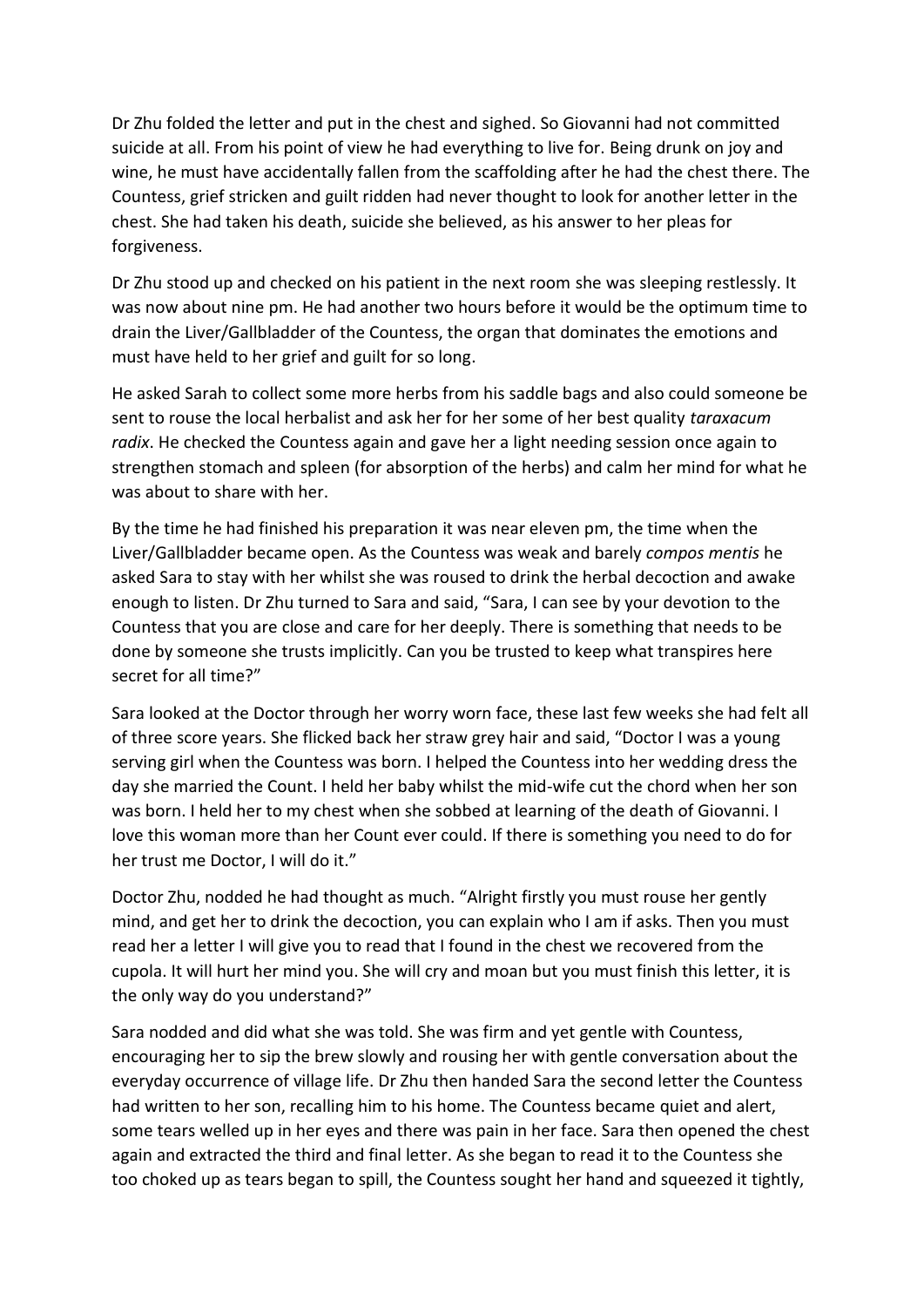as if from somewhere she had strength to give. By the time the letter had been read aloud they were both weeping and moaning miserably but holding comforting each other in their grief.

Doctor Zhu gently closed the door as he left the room with the two women still sobbing and settled down to sleep on the couch in the sitting room next door. He didn't think there was anything else he could do for his patient tonight.

 $\begin{matrix} \bullet\hspace{0.6cm}&\bullet\hspace{0.6cm}&\bullet\hspace{0.6cm}&\bullet\hspace{0.6cm}&\bullet\hspace{0.6cm}&\bullet\hspace{0.6cm}&\bullet\hspace{0.6cm}&\bullet\hspace{0.6cm}&\bullet\hspace{0.6cm}&\bullet\hspace{0.6cm}&\bullet\hspace{0.6cm}&\bullet\hspace{0.6cm}&\bullet\hspace{0.6cm}&\bullet\hspace{0.6cm}&\bullet\hspace{0.6cm}&\bullet\hspace{0.6cm}&\bullet\hspace{0.6cm}&\bullet\hspace{0.6cm}&\bullet\hspace{0.6cm}&\bullet\hspace{$ 

Zhu woke in the morning to the sound of woman's laughter in the next room. He rose and groomed himself as best he could and proceeded into the Countess's bedroom. She was sitting up talking to Sara, whilst her made spooned her some thin soup that had been sent up from the castle's kitchen. The Countess in thin a reedy voice looked towards Doctor Zhu expectantly and said, "Doctor, I feel much better I am hungry thanks to your medicines."

Zhu nodded in appreciation but said nothing as he moved towards the Countess and to examine her. He was happy with what he saw but noticed that the Countess was still very tired and her pulse still thready and weak especially in relation to her heart. He gave Sara a preparation that would help keep the Countess relaxed and sleepy for a while yet so her body could become stronger. It worked rapidly and soon she was peacefully sleeping.

He then scribbled a note to be handed to Father Aleippo asking him to be ready to board a coach with him in an hour on an urgent journey of the utmost importance and to bring his ink, quill and church certificates with him.

Zhu then went to Count's chambers. The Count at this time was barely awake and still dressed in his bedclothes but he was happy to receive the Doctor as he been regularly updated on the Countess's state and was about to visit her when the Doctor entered.

"Doctor Welcome. I have heard already of the miraculous turnaround of my wife's health. You have done well and be rewarded handsomely", the Count said as he rose, his florid red face already beaming in the morning light.

"Thank you Count, but I fear it is too soon for me to take any reward apart from a short burst of liberty that I would appreciate."

"Whatever, do you mean Doctor", the Count puzzled inquired. "The Countess as we speak has eaten for the first time in weeks, she is on the improve surely?"

"She is still fragile Count", Zhu said in his most officious manner. "There is some medication that I still need to ensure her recovery. But fortunately, I have learned that it is within a half a day journey. I must go immediately to supervise its collection and preparation. I have asked Father Aleippo to accompany me as surety to you that I will return. All I require is fast coach so that we can supply the Countess with her treatment as soon as possible."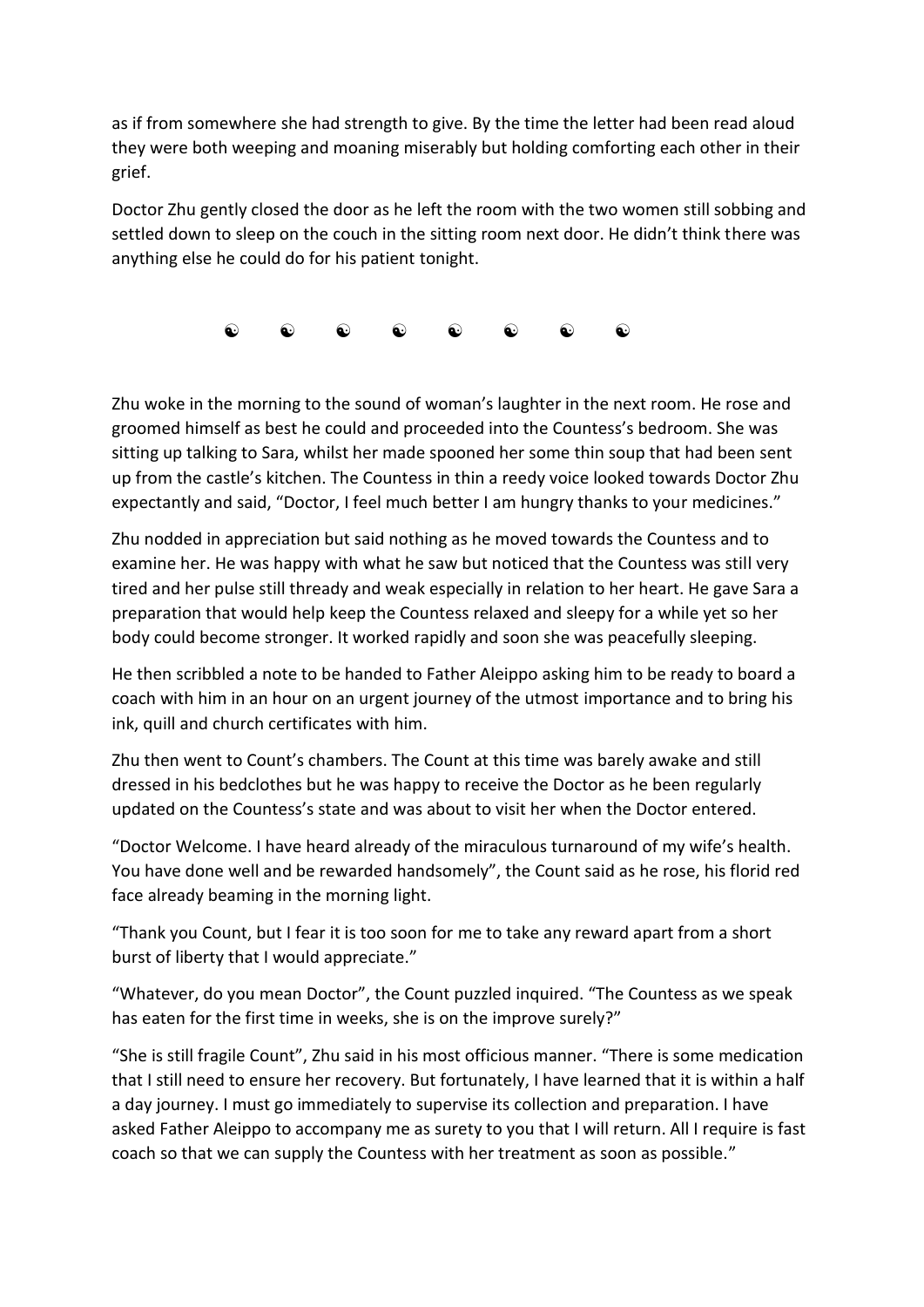Given Zhu's current success the Count, against his natural inclination to say no, agreed to Doctor's request. In less than an hour the Doctor and the Priest were speeding toward the region of the province managed by Sergio Rugano and renowned administrator. Father Aleippo although relieved to learn that the Countess was improving, could barely contain sustain his priestly grace. "For all the gold in Vatican, Zhu please tell me what was in those letters and just what does this have to do with our jaunt to the countryside?'

"It is important as to what will occur when we arrive at our destination that I tell you nothing now," Zhu replied mysteriously. "For now, I wish to talk to you about a fascinating area of medicine that practitioners rarely talk about and gain your religious opinion on its application."

"Go on", said Father Aleippo, "For a supposed Englishman you have well adopted the habit of being the inscrutable Oriental wise man who talks in riddles."

When I studying at Nanjing Hospital one of the busiest areas for trainee Doctors is the outpatients ward. There is sadly always a long queue of the people looking for ongoing treatment for their condition or else new patients that need their ills addressed. For some time I worked in the dispensary as a herbalist, preparing other doctors prescriptions for patients and occasionally if it was a repeat prescription verifying that the preparation was still correct for ongoing use. There was a formulation that we prepared particularly for one well respected and senior Doctor that I was unfamiliar with. The herbs and minerals were rarely used in Chinese medicine. Although the ingredients were considered benign I was unaware that they had any action. One time I asked the prescribing Doctor about this formula and he looked at me queerly and said, "Oh come, you must see a typical patient suitable for this preparation."

He introduced me to the patient, and allowed me to examine her. Her description of symptoms she experienced when unwell was confusing in that it fit no clear pattern I had encountered before. After examining her, the Doctor invited me to read her file while and history. She had been coming weekly for many years, presenting with the same complaints and seen many Doctors and been prescribed many different formulas. Over that time her condition had neither improved nor deteriorated much and most Doctors now saw her as somewhat of a pest who took up their valuable time. Then this senior Doctor who had never seen her before but whose reputation for treating cases such as hers was renowned in much of China began working at our hospital. He prescribed her the formula I have described and forcefully told her that her symptoms would vanish if she kept taking it. The patient took the herbs that week and lo and behold next week on her return she sang the praises of the Doctor. She had the best week of health she enjoyed in years. The Doctor nodded sagely to the patient and told her to return every six weeks for a check-up where the prescription would be "adjusted" to keep her healthy.

"So he tricked her!" Father Aleippo said, "The old fox just gave her something she believed would help and it did, even though by rights it shouldn't have."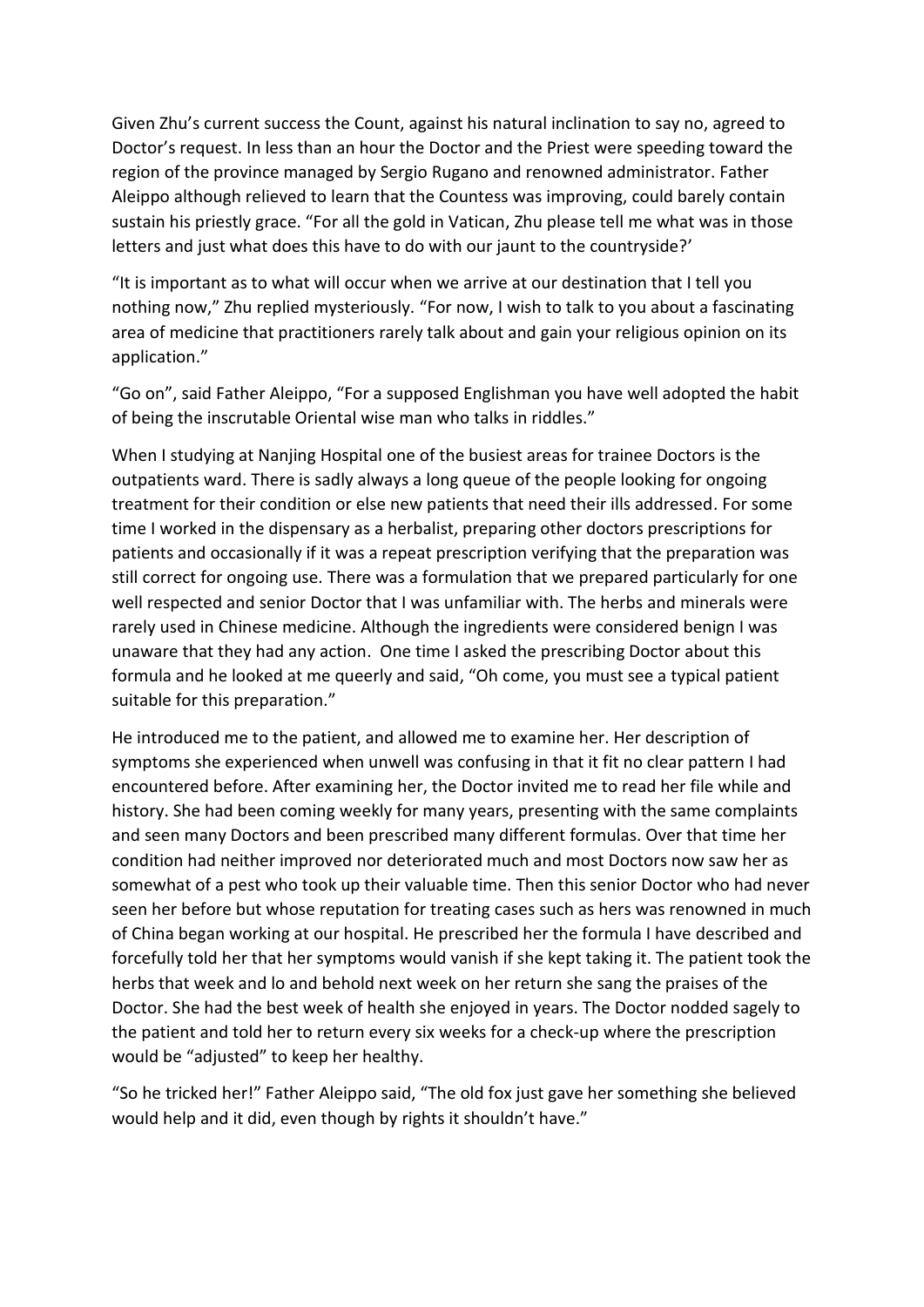"Yes Father on one level he did, but ultimately she came to the Doctor to be well, and that's what happened." Doctor Zhu replied, "But let me ask this Father was it the right thing to do – deceiving the patient so that she might be healed?"

"Ah yes I see your point." Father Aleippo furrowed his brow. "The age-old question whether the means justifies the ends. Well there is any number of treatises in the Vatican on this very point, each as hotly argued and strongly held as those by opposing factions. As a priest it often never boils down to wrong or right but what outcomes best serves God purpose to bring love and redemption. Man is an imperfect creature and can never be certain of his decisions. Ultimately he must look to his own soul for guidance."

Doctor Zhu looked at the priest, said nothing and smiled. Father Aleippo shifted uncomfortably on the hard leather seats of the couch and murmured; "Now I know what it feels like to be a fish who has just taken the bait and is not sure what is to follow."

 $\begin{matrix} \bullet\hspace{-6pt}&\bullet\hspace{-6pt}&\bullet\hspace{-6pt}&\bullet\hspace{-6pt}&\bullet\hspace{-6pt}&\bullet\hspace{-6pt}&\bullet\hspace{-6pt}&\bullet\hspace{-6pt}&\bullet\hspace{-6pt}&\bullet\hspace{-6pt}&\bullet\hspace{-6pt}&\bullet\hspace{-6pt}&\bullet\hspace{-6pt}&\bullet\hspace{-6pt}&\bullet\hspace{-6pt}&\bullet\hspace{-6pt}&\bullet\hspace{-6pt}&\bullet\hspace{-6pt}&\bullet\hspace{-6pt}&\bullet\hspace{-6pt}&\bullet\hspace{-6pt}&\bullet\hspace{-6pt}&\bullet\hspace{-6pt}&\bullet\hspace{-6pt$ 

They arrived at the region led by Sergio Rugano before midday. The streets were crowded with loaded carts full of barrels of wine and shoppers thronged the piazza with travelling merchants. A group of troubadours serenaded a small audience on the far side of the piazza. Their coach stopped outside the town hall in the piazza. The Counts crest of arms fluttered on a flag over the town hall. The town had a feeling of confidence that was nor apparent in in Monteroggerio.

They were ushered into the offices of Rugano once they had identified themselves. Sergio, a small balding man with a calculating eye shook their hands and invited to sit. He placed himself behind a large desk and asked us how he could be of service.

Dr Zhu explained briefly that he was here with the permission of the Count to obtain a cure that for the Countess. Dr Zhu apologized to Sergio for being somewhat mysterious and asked if they could speak directly to his administrator who Zhu was sure would be able to help him.

Sergio Rugano was nobody's fool. He had been a Captain under Alfredo Marco in the last civil war and earned the trust and respect of Alfredo for his loyalty and courage as well as his organisational ability, a critical factor in a long campaign against their enemies when troops, ammunition and food needed to be at the right place at the right time.

After the war, Alfredo had been rewarded with the running of this region, under the Count's flag. Whilst he handled the difficult political negotiations required to insulate the region from as many of the Count's bad decisions as necessary, Sergio was entrusted with administering the day to day affairs of the region which he did extremely well.

At the same time he received news of Alfredo's death he also was given a short note Alfredo had handwritten. It instructed him to provide guidance and protection for a youth that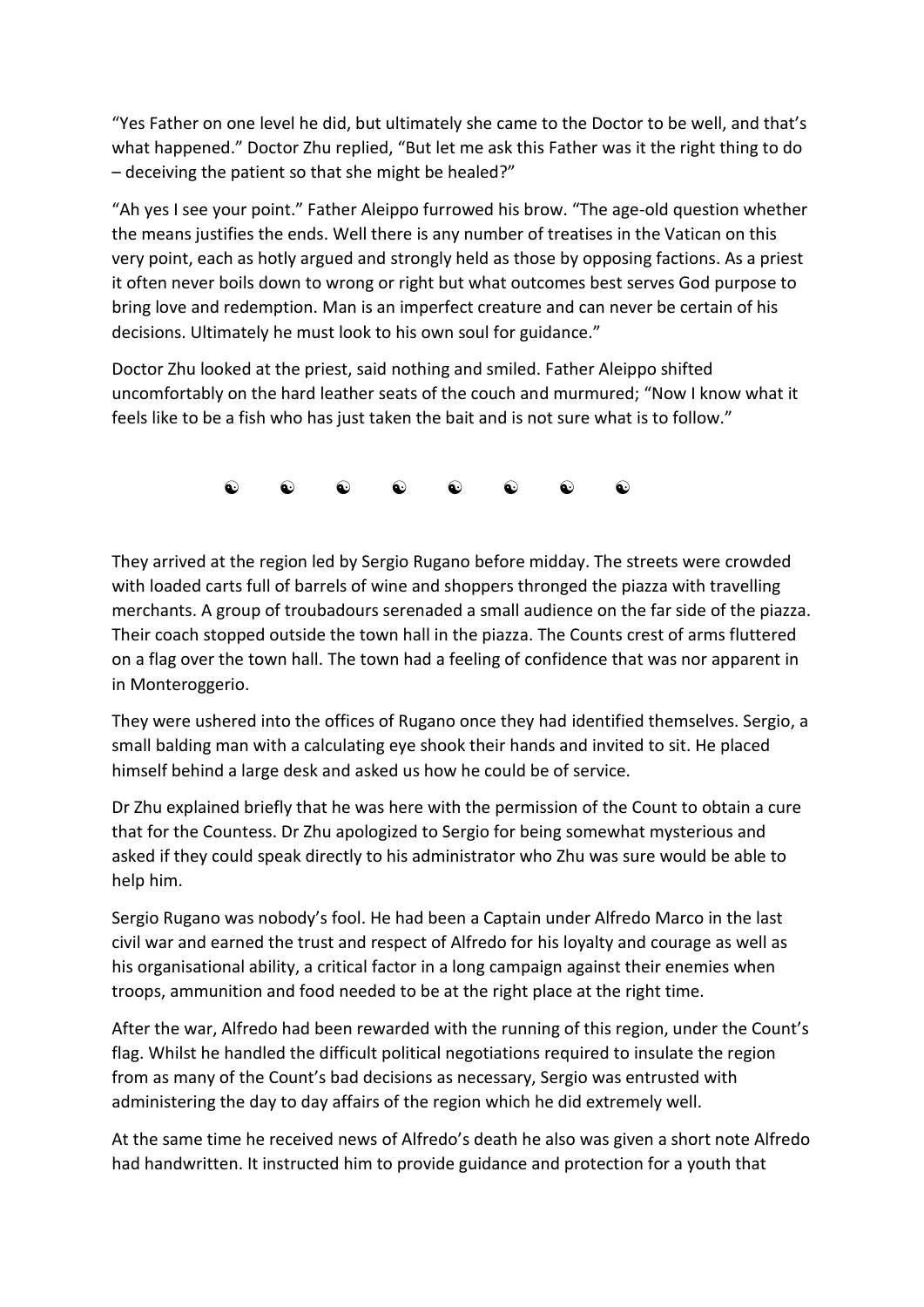would be arriving shortly. When the youth arrived Sergio found him to be a bright and capable lad who was also well liked by those around him. A natural leader, Sergio guided his time at the village and ensured he developed his skills until he took over as administrator.

Sergio never asked of the boy's origins and they were never offered. He suspected that one day someone might come for him – he just hoped it would not be an assassin.

Thus he was cautious but not surprised to emissaries from the Countess on what he suspected was a somewhat flimsy reason to meet with the administrator. That they were a man of the cloth and a Doctor was also reassuring.

Whilst they were waiting for the administrator he offered them both some local wine, the Father readily accepted he said "He had always been a great fan of this area's wonderful produce".

They discussed the prospects of a good harvest – which was about to begin for most produce, except for the grapes had already been picked after a long hot summer. Sergio mentioned that the winemaker had been very happy with quality so far. Father Aleippo made a mental note to clear some room in the Churches cellar to make room for this year's vintage.

When the administrator Emanuele entered the room Father Aleippo sat straight upright and gasped. Doctor Zhu smiled and shook Emanuele's hand and studied his eyes and face carefully. He was well dressed but not ostentatiously. He had thick luxurious long hair that framed his face and on which rested spectacles required from long hours reading reports and accounting for the provinces turnover. But those spectacles did not obscure his blue eyes just like his mother, the Countess. The priest looked at Doctor Zhu and said, " I see now why you are here."

Emanuele looked quizzically at the Priest and then eyed with a raised eyebrow at Sergio for indication of how he should react to this strange visitation. Sergio nodded his approval. "How might I be of assistance?" Emanuele asked.

Doctor Zhu explained who he was treating and then asked Emanuele directly: "Do you know who your father was sir?"

Since he was a youth such a question had been the bane of Emanuele's existence in the village. Having been told to hide his lineage for his own protection by his father had resulted in him being unable to answer such a simple question truthfully. Being labelled a bastard in his time would have been fatal for his career so he answered Doctor Zhu, "Sir I am an orphan from our troubled border, I cannot say who my true father is. But Sergio Rugano has treated me like a father I am proud to say. Not that it is any business of yours, I might add."

Doctor Zhu nodded and said, "Sirs, I understand the need for your subterfuge but that time is at an end we come here confirm your ancestry. We know your father was Giovanni Marco but more importantly we know that your grandmother the Countess Marco needs you at her side. I hope that once you know the truth you will decide that is your correct path to follow.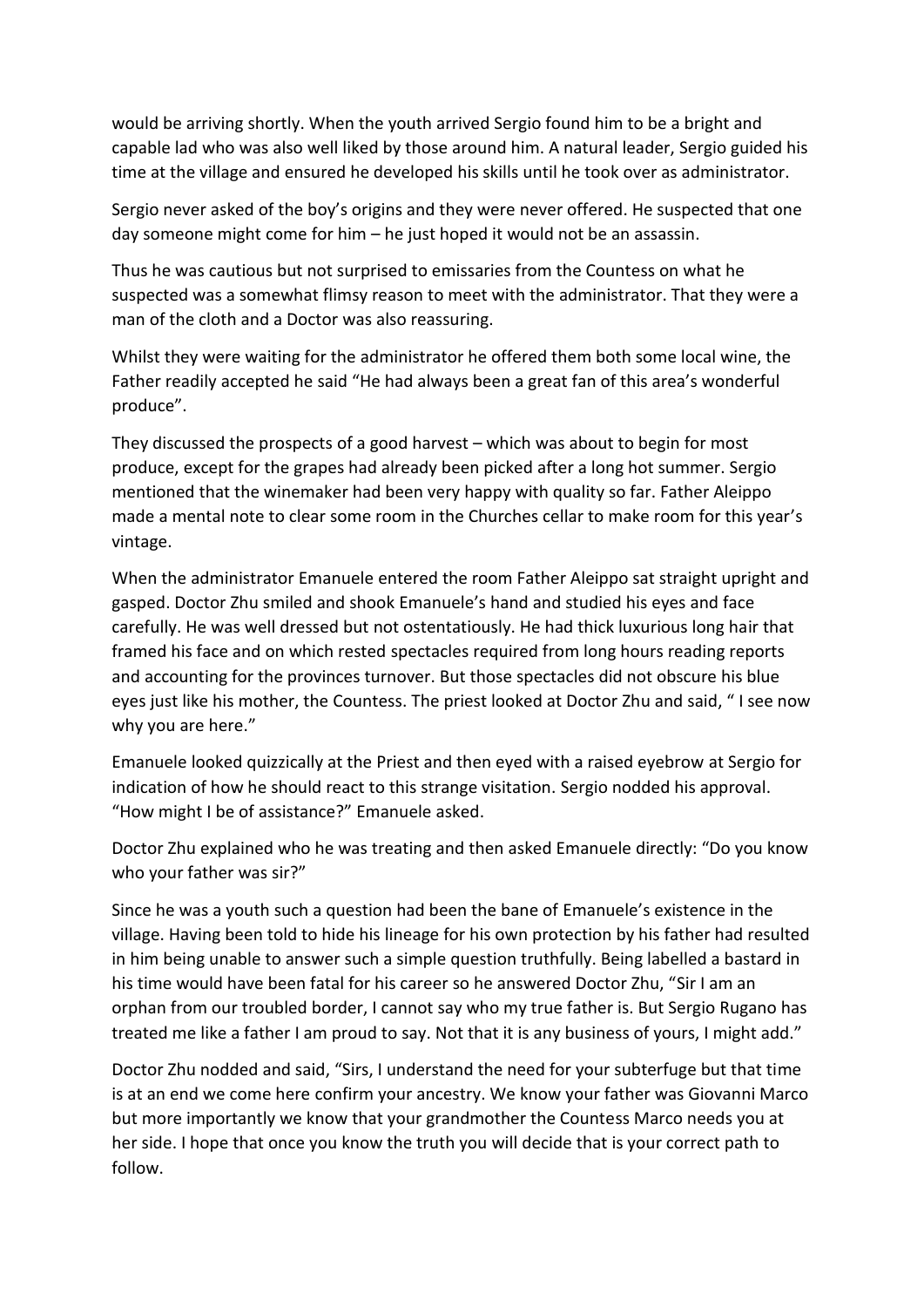Dr Zhu then withdrew the chest opened it handing the letters in one by one along with the lock of hair to Father Aleippo to read and then pass on to Emanuele and Sergio to read consecutively. When they had finished the three letters he then said to them. Before we proceed there is a matter that is vital I discuss with Father Aleippo in private. I'm sure there is much the two of you need to discuss. Is that we might use for this purpose?

They were shown by a clerk to a small study that was empty. Once the door was closed Dr Zhu sat down and clasped his hands between his knees and said to the Father, "You recognised Emanuele straight away as the Countess's child didn't you?"

Father Aleippo scratched his balding head and smoothed his cassock. "Yes, I did. I suspected as much when you told me we heading for Sergio's region but wasn't sure. One look at that boy made me convinced and the lock of hair proves it conclusively."

Doctor Zhu looked penetratingly at Father Aleippo, "Then if you are absolutely convinced, I want you to write out a birth certificate for Emanuele to prove he is Giovanni's son."

Father Aleippo's face clouded a birth certificate in some cases could be re-issued by the Church but not without a Cardinal's approval. "So you want me to forge and official document Zhu? Now I realize why we had that little chat in the coach about moral ambiguity." He sighed, another black mark against him in heaven perhaps? "Very well, I have to make it look old too. Twenty-one years old in fact."

Zhu added quietly, "And a marriage certificate for the Giovanni Marco and his wife Elanora Loraini as well, Father. Twenty two years old, in fact", he added with a smile.

Father Aleippo bristled, "You push me too far Zhu, this is as close heresy as I have ever heard!"

Doctor Zhu stood up and walked to the window. "Do you see what's outside here Father? A prosperous village and people. A village that produces more than it needs in terms of wine and cheese. And who is responsible for that do you think? The Count; a thief, a drunk and one so foolish that he has let the rest of his region fall into disrepair? No, it's Sergio Rugano ably supported by Emanuele, the man who with a stroke of your pen be the legitimate heir to much or read Count's lands. Perhaps you have not travelled much or read about the history of nations and states but trust me Father, vultures will be eyeing this land ready to feed of its flesh when its government collapses. There will be great suffering if that is to happen. Here you have been blessed with an opportunity to install someone who can make a difference, someone who will keep your flock safe and healthy. If you were a Doctor would hesitate to end the suffering of your patient or not?"

Father Aleppo tapped his cross absently and stroked his forehead. He muttered "Peace on earth and goodwill among men - very well Zhu you are right I will do what you ask."